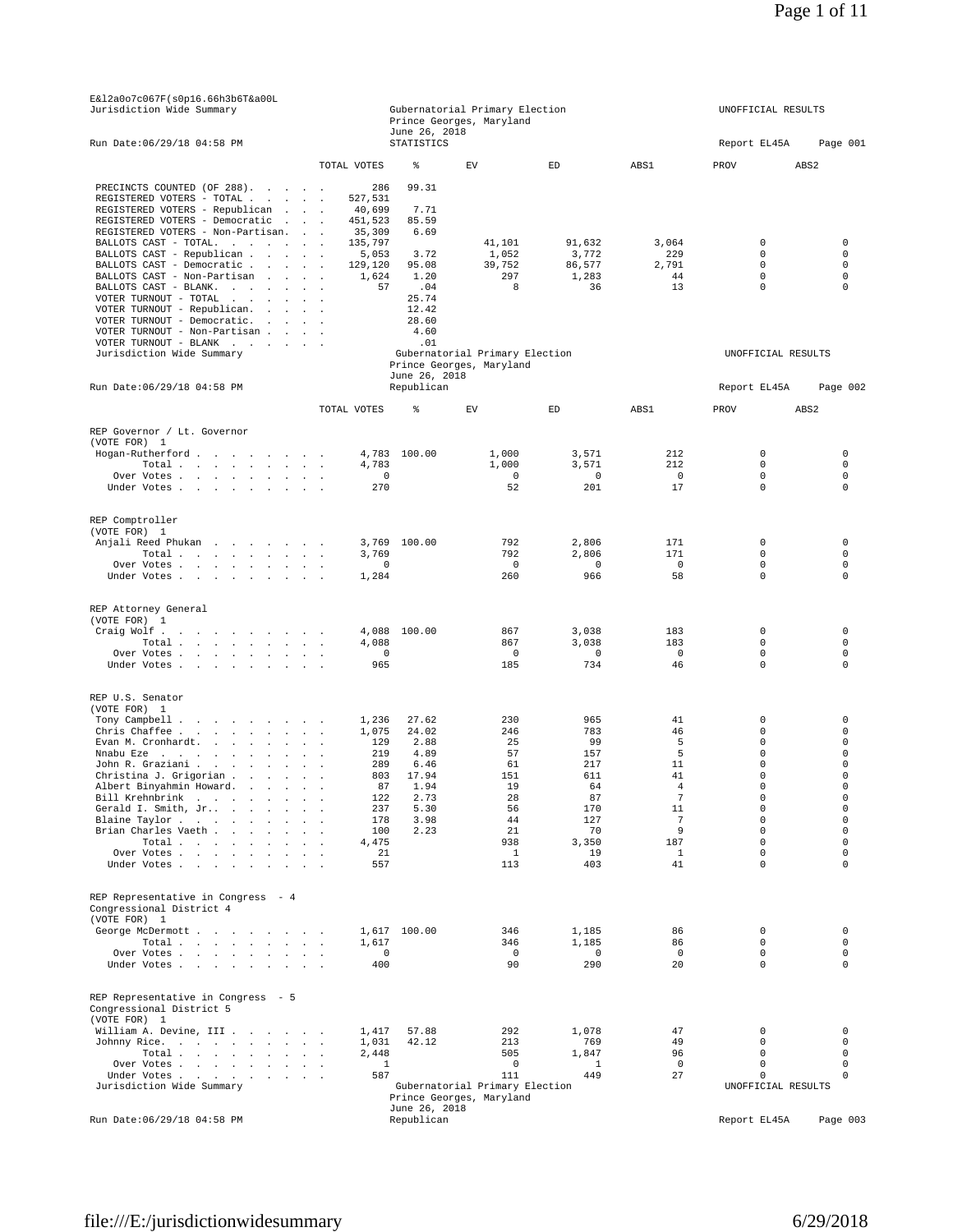|                                                                       |                                         |                          |                      |               | TOTAL VOTES          | %             | EV                             | ED                 | ABS1               | PROV                            | ABS <sub>2</sub>           |
|-----------------------------------------------------------------------|-----------------------------------------|--------------------------|----------------------|---------------|----------------------|---------------|--------------------------------|--------------------|--------------------|---------------------------------|----------------------------|
| REP State Senator - 21 Legislative District 21                        |                                         |                          |                      |               |                      |               |                                |                    |                    |                                 |                            |
| (VOTE FOR) 1                                                          |                                         |                          |                      |               |                      |               |                                |                    |                    |                                 |                            |
| Lee Havis<br>the contract of the contract of the contract of          |                                         |                          |                      | $\sim$ $\sim$ | 741<br>741           | 100.00        | 141<br>141                     | 565<br>565         | 35<br>35           | 0<br>$\mathsf{O}\xspace$        | 0<br>$\mathsf 0$           |
| Total .<br>Over Votes                                                 | and the control of the                  | $\sim$                   | $\ddot{\phantom{0}}$ |               | $\circ$              |               | $\Omega$                       | $\Omega$           | $\overline{0}$     | $\Omega$                        | $\circ$                    |
| Under Votes                                                           |                                         | $\sim$                   |                      |               | 200                  |               | 34                             | 156                | 10                 | $\circ$                         | $\mathbf 0$                |
|                                                                       |                                         |                          |                      |               |                      |               |                                |                    |                    |                                 |                            |
| REP State Senator - 26 Legislative District 26                        |                                         |                          |                      |               |                      |               |                                |                    |                    |                                 |                            |
| (VOTE FOR) 1                                                          |                                         |                          |                      |               |                      |               |                                |                    |                    |                                 |                            |
| Ike Puzon<br>the contract of the contract of the contract of<br>Total |                                         |                          |                      | $\sim$ $\sim$ | 429<br>429           | 100.00        | 99<br>99                       | 311<br>311         | 19<br>19           | $\circ$<br>$\mathsf{O}\xspace$  | $\circ$<br>$\circ$         |
| Over Votes                                                            |                                         |                          |                      |               | $\circ$              |               | $\mathbf 0$                    | $\mathbf 0$        | $\mathbf{0}$       | $\circ$                         | $\circ$                    |
| Under Votes                                                           |                                         |                          |                      |               | 108                  |               | 28                             | 75                 | 5                  | $\circ$                         | $\mathbf 0$                |
|                                                                       |                                         |                          |                      |               |                      |               |                                |                    |                    |                                 |                            |
| REP State Senator - 27 Legislative District 27<br>(VOTE FOR) 1        |                                         |                          |                      |               |                      |               |                                |                    |                    |                                 |                            |
| Roussan "Rou" Etienne, Jr                                             |                                         |                          |                      |               | 107                  | 27.44         | 22                             | 79                 | 6                  | 0                               | 0                          |
| Jesse Allen Peed                                                      |                                         |                          |                      |               | 283                  | 72.56         | 54                             | 211                | 18                 | 0                               | 0                          |
| Total<br>Over Votes                                                   |                                         |                          | $\sim$ $\sim$        |               | 390<br>$\mathbf 0$   |               | 76<br>$\mathbf 0$              | 290<br>$\mathbb O$ | 24<br>$\mathsf 0$  | $\Omega$<br>$\mathsf{O}\xspace$ | $\Omega$<br>$\circ$        |
| Under Votes                                                           |                                         |                          |                      | $\sim$ $\sim$ | 52                   |               | 12                             | 34                 | 6                  | $\circ$                         | 0                          |
|                                                                       |                                         |                          |                      |               |                      |               |                                |                    |                    |                                 |                            |
| REP State Senator - 47 Legislative District 47                        |                                         |                          |                      |               |                      |               |                                |                    |                    |                                 |                            |
| (VOTE FOR) 1<br>Fred Price, Jr.                                       | and the contract of the contract of the |                          |                      |               | 262                  | 100.00        | 36                             | 214                | 12                 | $\circ$                         | $\circ$                    |
| Total                                                                 |                                         |                          |                      |               | 262                  |               | 36                             | 214                | 12                 | $\circ$                         | $\circ$                    |
| Over Votes                                                            |                                         |                          |                      |               | $\mathbb O$          |               | $\mathbf 0$                    | $\mathbb O$        | $\mathbf 0$        | $\circ$                         | $\circ$                    |
| Under Votes                                                           |                                         |                          |                      |               | 61                   |               | 3                              | 57                 | 1                  | $\circ$                         | $\mathbf 0$                |
|                                                                       |                                         |                          |                      |               |                      |               |                                |                    |                    |                                 |                            |
| REP House of Delegates - 21 Legislative District 21<br>(VOTE FOR) 2   |                                         |                          |                      |               |                      |               |                                |                    |                    |                                 |                            |
| Chike Anyanwu.                                                        |                                         |                          |                      |               | 577                  | 45.22         | 117                            | 432                | 28                 | 0                               | 0                          |
| Richard Douglas                                                       | the contract of the contract of the     |                          |                      |               | 699                  | 54.78         | 137                            | 533                | 29                 | $\circ$                         | $\circ$                    |
| Nomination Vacant.<br>Total $\cdots$ $\cdots$ $\cdots$                |                                         |                          |                      | $\sim$ $\sim$ | $\mathbf 0$<br>1,276 |               | $\mathbf 0$<br>254             | $\mathbf 0$<br>965 | $\mathbf 0$<br>57  | $\circ$<br>$\circ$              | $\circ$<br>$\mathbf 0$     |
| Over Votes                                                            |                                         |                          |                      |               | $\mathbf 0$          |               | 0                              | 0                  | 0                  | $\circ$                         | 0                          |
| Under Votes                                                           |                                         |                          | $\sim$               |               | 606                  |               | 96                             | 477                | 33                 | $\circ$                         | $\mathbf 0$                |
|                                                                       |                                         |                          |                      |               |                      |               |                                |                    |                    |                                 |                            |
| REP House of Delegates - 22 Legislative District 22                   |                                         |                          |                      |               |                      |               |                                |                    |                    |                                 |                            |
| (VOTE FOR) 1                                                          |                                         |                          |                      |               | 508                  | 100.00        | 90                             | 403                | 15                 | 0                               | 0                          |
|                                                                       |                                         |                          |                      |               |                      |               |                                |                    |                    |                                 |                            |
| Winnie Obike<br>Nomination Vacant.                                    | the contract of the contract            |                          |                      | $\sim$ $\sim$ | $\circ$              |               | $\mathbf 0$                    | $\mathbf 0$        | $\mathbf 0$        | $\circ$                         | 0                          |
| Nomination Vacant.                                                    |                                         |                          |                      |               | $\circ$              |               | 0                              | $\mathbf 0$        | $\mathbf 0$        | $\circ$                         | $\circ$                    |
| Total                                                                 |                                         |                          |                      |               | 508<br>$\circ$       |               | 90<br>$\mathbf 0$              | 403<br>$\mathbf 0$ | 15<br>$\mathbf{0}$ | $\mathsf{O}\xspace$<br>$\circ$  | $\mathsf 0$<br>$\circ$     |
| Over Votes<br>Under Votes                                             |                                         |                          |                      | $\sim$ $\sim$ | 137                  |               | 24                             | 105                | 8                  | $\circ$                         | 0                          |
| Jurisdiction Wide Summary                                             |                                         |                          |                      |               |                      |               | Gubernatorial Primary Election |                    |                    | UNOFFICIAL RESULTS              |                            |
|                                                                       |                                         |                          |                      |               |                      | June 26, 2018 | Prince Georges, Maryland       |                    |                    |                                 |                            |
| Run Date: 06/29/18 04:58 PM                                           |                                         |                          |                      |               |                      | Republican    |                                |                    |                    | Report EL45A                    | Page 004                   |
|                                                                       |                                         |                          |                      |               | TOTAL VOTES          | ి             | ${\rm EV}$                     | ED                 | ABS1               | PROV                            | ABS <sub>2</sub>           |
| REP House of Delegates - 23A                                          |                                         |                          |                      |               |                      |               |                                |                    |                    |                                 |                            |
| Legislative Subdistrict 23A                                           |                                         |                          |                      |               |                      |               |                                |                    |                    |                                 |                            |
| (VOTE FOR) 1                                                          |                                         |                          | $\sim$               |               |                      |               |                                |                    |                    |                                 | 0                          |
| Kathleen Kositzky Crank.<br>Total                                     |                                         | <b>Contract Contract</b> | $\sim$               |               | 425<br>425           | 100.00        | 101<br>101                     | 315<br>315         | 9<br>9             | $\mathsf 0$<br>$\circ$          | $\circ$                    |
| Over Votes                                                            |                                         |                          |                      |               | $\mathbf 0$          |               | $\mathbf{0}$                   | $\mathbf 0$        | $\mathbf 0$        | $\circ$                         | $\circ$                    |
| Under Votes                                                           |                                         | $\sim$ $\sim$ $\sim$     |                      |               | 99                   |               | 22                             | 76                 | $\mathbf{1}$       | $\circ$                         | $\circ$                    |
|                                                                       |                                         |                          |                      |               |                      |               |                                |                    |                    |                                 |                            |
| REP House of Delegates - 27B                                          |                                         |                          |                      |               |                      |               |                                |                    |                    |                                 |                            |
| Legislative Subdistrict 27B<br>(VOTE FOR) 1                           |                                         |                          |                      |               |                      |               |                                |                    |                    |                                 |                            |
| Philip A. Parenti.                                                    | the contract of the contract of the     |                          |                      |               | 126                  | 58.88         | 18                             | 103                | 5                  | $\circ$                         | $\circ$                    |
| Michael A. Thomas.<br>Total                                           |                                         | $\ddot{\phantom{a}}$     | $\sim$               |               | 88<br>214            | 41.12         | 18<br>36                       | 64<br>167          | 6<br>11            | $\circ$<br>$\circ$              | $\circ$<br>$\circ$         |
| Over Votes                                                            |                                         |                          |                      |               | $\circ$              |               | $\Omega$                       | $\overline{0}$     | $\overline{0}$     | $\circ$                         | $\circ$                    |
| Under Votes                                                           |                                         |                          | $\sim$               |               | 27                   |               | 5                              | 19                 | $\overline{3}$     | $\circ$                         | $\mathbf 0$                |
|                                                                       |                                         |                          |                      |               |                      |               |                                |                    |                    |                                 |                            |
| REP County Executive                                                  |                                         |                          |                      |               |                      |               |                                |                    |                    |                                 |                            |
| (VOTE FOR) 1<br>Jerry J. Mathis                                       |                                         |                          |                      |               |                      | 4,056 100.00  | 876                            | 2,993              | 187                | $\circ$                         | $\circ$                    |
| Total                                                                 |                                         |                          |                      |               | 4,056                |               | 876                            | 2,993              | 187                | $\circ$                         | 0                          |
| Over Votes                                                            |                                         |                          |                      |               | 0<br>997             |               | $\circ$                        | $\mathbb O$<br>779 | $\mathbf 0$<br>42  | $\circ$<br>$\circ$              | $\circ$<br>$\Omega$        |
| Under Votes                                                           |                                         |                          |                      |               |                      |               | 176                            |                    |                    |                                 |                            |
|                                                                       |                                         |                          |                      |               |                      |               |                                |                    |                    |                                 |                            |
| REP County Council At Large<br>(VOTE FOR) 1                           |                                         |                          |                      |               |                      |               |                                |                    |                    |                                 |                            |
| Felicia Folarin                                                       |                                         |                          |                      |               | 3,927                | 100.00        | 837                            | 2,912              | 178                | 0                               | 0                          |
| Nomination Vacant.<br>Total                                           | the contract of the contract            |                          | $\sim$               |               | 0<br>3,927           |               | $\mathbf 0$<br>837             | 0<br>2,912         | $\mathbf 0$<br>178 | $\circ$<br>$\mathsf{O}\xspace$  | 0<br>$\circ$               |
| Over Votes<br>Under Votes                                             |                                         |                          |                      |               | 0<br>1,126           |               | $\overline{0}$<br>215          | $\mathbf 0$<br>860 | $\mathbf 0$<br>51  | $\mathsf{O}\xspace$<br>$\circ$  | $\mathsf 0$<br>$\mathbf 0$ |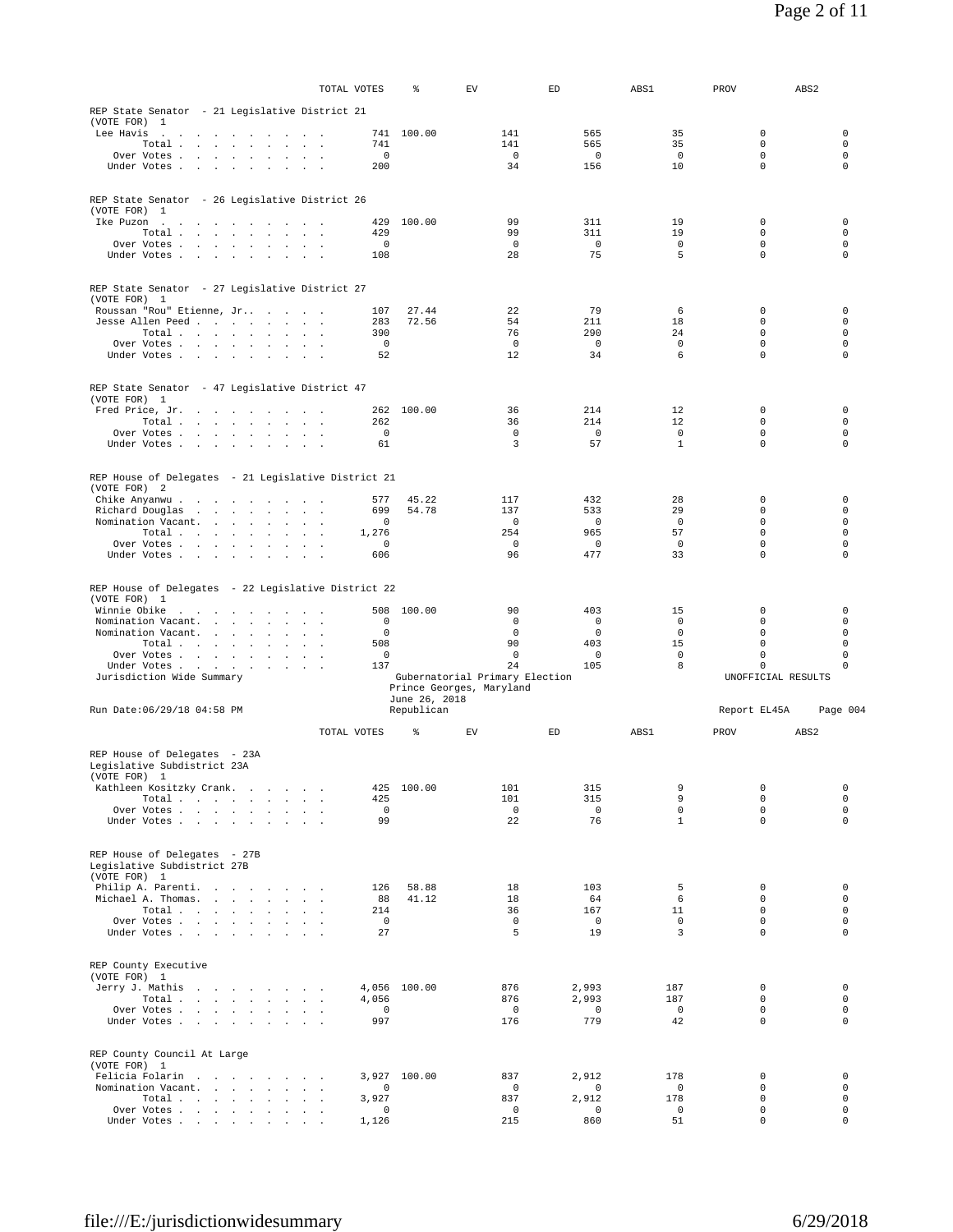| REP Judge of the Circuit Court Judicial Circuit 7                                                                                                                                 |                                    |                                           |                                               |                       |                            |                         |
|-----------------------------------------------------------------------------------------------------------------------------------------------------------------------------------|------------------------------------|-------------------------------------------|-----------------------------------------------|-----------------------|----------------------------|-------------------------|
| (VOTE FOR) 6                                                                                                                                                                      |                                    |                                           |                                               |                       |                            |                         |
| Tiffany H. Anderson.<br><b>Contract Contract</b><br>$\sim$<br>$\sim$                                                                                                              | 3,421<br>$\sim$ $\sim$ $\sim$      | 17.43                                     | 762<br>2,500                                  | 159                   | 0                          | 0                       |
| Robin Bright<br><b>Contract Contract</b>                                                                                                                                          | 3,285<br>$\sim$                    | 16.73                                     | 744<br>2.384                                  | 157                   | 0                          | 0                       |
| Peter Killough.<br>$\sim$ $\sim$<br>$\sim$ $\sim$<br>$\sim$<br>William Snoddy.<br>the contract of the con-                                                                        | 3,205<br>3,121                     | 16.33<br>15.90                            | 2,343<br>709<br>709<br>2,266                  | 153<br>146            | 0<br>$\Omega$              | $\mathbf 0$<br>$\Omega$ |
| Sean D. Wallace<br>$\sim$<br><b>Contract Contract</b><br>$\ddot{\phantom{0}}$<br>$\mathbf{r}$                                                                                     | 3,275                              | 16.68                                     | 733<br>2,386                                  | 156                   | $\circ$                    | $\mathbf 0$             |
| Judy Lynn Woodall.<br>$\sim$<br>$\sim 100$ $\mu$<br>$\mathbf{r}$<br>$\overline{a}$                                                                                                | 3,323                              | 16.93                                     | 755<br>2,408                                  | 160                   | 0                          | 0                       |
| Total<br>the contract of the contract of the                                                                                                                                      | 19,630                             |                                           | 4,412<br>14,287                               | 931                   | 0                          | $\mathbf 0$             |
| Over Votes<br>$\ddot{\phantom{0}}$<br>$\sim$                                                                                                                                      | 0                                  |                                           | 0<br>$^{\circ}$                               | $\mathsf 0$           | $\mathsf 0$<br>$\mathbf 0$ | $\mathbf 0$<br>0        |
| Under Votes<br>$\sim 10^{-11}$                                                                                                                                                    | 10,688                             |                                           | 1,900<br>8,345                                | 443                   |                            |                         |
|                                                                                                                                                                                   |                                    |                                           |                                               |                       |                            |                         |
| REP Cent Committee - 22 Legislative District 22                                                                                                                                   |                                    |                                           |                                               |                       |                            |                         |
| (VOTE FOR)<br>1                                                                                                                                                                   |                                    |                                           |                                               |                       |                            |                         |
| Jim Wass.<br>the contract of the contract of the contract of<br>and the control<br>$\sim$                                                                                         | 517<br>0                           | 100.00                                    | 91<br>407<br>0<br>0                           | 19<br>$\mathbf 0$     | 0<br>$\mathbf 0$           | 0<br>$\mathbf 0$        |
| Nomination Vacant.<br>Total<br>$\sim$<br>$\mathbf{r}$                                                                                                                             | 517                                |                                           | 91<br>407                                     | 19                    | $\mathsf 0$                | $\mathbf 0$             |
| Over Votes<br><b>Carl Carl</b>                                                                                                                                                    | $\circ$                            |                                           | $\mathbf{0}$<br>$^{\circ}$                    | $\mathbf 0$           | $\circ$                    | $\mathbf 0$             |
| Under Votes                                                                                                                                                                       | 128                                |                                           | 23<br>101                                     | $\overline{4}$        | $\mathsf 0$                | 0                       |
| Jurisdiction Wide Summary                                                                                                                                                         |                                    |                                           | Gubernatorial Primary Election                |                       | UNOFFICIAL RESULTS         |                         |
|                                                                                                                                                                                   |                                    | Prince Georges, Maryland<br>June 26, 2018 |                                               |                       |                            |                         |
| Run Date: 06/29/18 04:58 PM                                                                                                                                                       |                                    | Republican                                |                                               |                       | Report EL45A               | Page 005                |
|                                                                                                                                                                                   |                                    |                                           |                                               |                       |                            |                         |
|                                                                                                                                                                                   | TOTAL VOTES                        | ి<br>EV                                   | $\mathop{\rm ED}\nolimits$                    | ABS1                  | PROV                       | ABS <sub>2</sub>        |
|                                                                                                                                                                                   |                                    |                                           |                                               |                       |                            |                         |
| REP Cent Committee - 47 Legislative District 47<br>(VOTE FOR)<br>-2                                                                                                               |                                    |                                           |                                               |                       |                            |                         |
| Lucille Gaither                                                                                                                                                                   | 246                                | 53.36                                     | 34<br>199                                     | 13                    | 0                          | 0                       |
| Alessandro Silverio Pacheco<br><b>Carl Adams</b>                                                                                                                                  | 215                                | 46.64                                     | 29<br>178                                     | 8                     | $\mathsf 0$                | $\mathbf 0$             |
| Total<br>$\ddot{\phantom{a}}$                                                                                                                                                     | 461                                |                                           | 63<br>377                                     | 21                    | $\circ$                    | 0                       |
| Over Votes                                                                                                                                                                        | $\circ$                            |                                           | 0<br>$^{\circ}$<br>15                         | $\mathsf 0$<br>5      | $\mathsf 0$<br>$\mathsf 0$ | 0<br>$\mathbf 0$        |
| Under Votes.<br><b>Carl Carl Carl</b><br>$\overline{a}$<br>Jurisdiction Wide Summary                                                                                              | 185                                |                                           | 165<br>Gubernatorial Primary Election         |                       | UNOFFICIAL RESULTS         |                         |
|                                                                                                                                                                                   |                                    | Prince Georges, Maryland                  |                                               |                       |                            |                         |
|                                                                                                                                                                                   |                                    | June 26, 2018                             |                                               |                       |                            |                         |
| Run Date: 06/29/18 04:58 PM                                                                                                                                                       |                                    | Democratic                                |                                               |                       | Report EL45A               | Page 006                |
|                                                                                                                                                                                   | TOTAL VOTES                        | ి<br>EV                                   | ED                                            | ABS1                  | PROV                       | ABS <sub>2</sub>        |
|                                                                                                                                                                                   |                                    |                                           |                                               |                       |                            |                         |
| DEM Governor / Lt. Governor                                                                                                                                                       |                                    |                                           |                                               |                       |                            |                         |
| (VOTE FOR) 1                                                                                                                                                                      |                                    |                                           |                                               |                       |                            |                         |
| Baker-Embry.<br>the contract of the contract of<br>$\ddot{\phantom{a}}$<br>$\sim$ $\sim$ $\sim$<br>Jaffe-Jaffe.<br>$\sim$<br>$\sim$<br>$\sim$<br>$\sim$<br>$\mathbf{r}$<br>$\sim$ | 61,980<br>1,843                    | 49.99<br>1.49                             | 19,842<br>40,755<br>543<br>1,272              | 1,383<br>28           | 0<br>0                     | $\mathbf 0$<br>0        |
| Jealous-Turnbull<br>$\sim$ $\sim$ $\sim$                                                                                                                                          | 46,684<br>$\sim$                   | 37.65                                     | 13,804<br>32,093                              | 787                   | 0                          | $\mathbf 0$             |
| Jones-Waters<br>$\sim 100$ km s $^{-1}$<br>$\sim$<br>$\overline{a}$<br>$\ddot{\phantom{a}}$                                                                                       | 2,209                              | 1.78                                      | 565<br>1,606                                  | 38                    | $\mathbf 0$                | 0                       |
| Ervin-Johnson<br>$\sim$<br>$\overline{a}$                                                                                                                                         | 1,624                              | 1.31                                      | 435<br>1,100                                  | 89                    | $\mathbf 0$                | 0                       |
| Madaleno-Jenkins<br>$\sim$<br>$\sim$ 100                                                                                                                                          | 2,066                              | 1.67                                      | 548<br>1,445                                  | 73                    | $\mathbf 0$                | 0                       |
| Ross-Verratti                                                                                                                                                                     | 1,401                              | 1.13<br>1.35                              | 408<br>957<br>561                             | 36<br>55              | 0<br>$\circ$               | 0<br>0                  |
| Shea-Scott<br>$\blacksquare$<br>$\cdot$<br>Vignarajah-Blake<br>$\sim$ $\sim$                                                                                                      | 1,678<br>$\sim$<br>4,503<br>$\sim$ | 3.63                                      | 1,062<br>1,306<br>3,095                       | 102                   | $\circ$                    | 0                       |
| Total<br>$\ddot{\phantom{a}}$<br>$\ddot{\phantom{a}}$<br>$\mathbf{r}$                                                                                                             | 123,988                            |                                           | 38,012<br>83,385                              | 2,591                 | $\mathbf 0$                | 0                       |
| Over Votes                                                                                                                                                                        | 217                                |                                           | 56<br>152                                     | 9                     | 0                          | $\mathbf 0$             |
| Under Votes<br>$\sim$                                                                                                                                                             | 4,915                              |                                           | 1,684<br>3,040                                | 191                   | $\mathsf 0$                | 0                       |
|                                                                                                                                                                                   |                                    |                                           |                                               |                       |                            |                         |
| DEM Comptroller                                                                                                                                                                   |                                    |                                           |                                               |                       |                            |                         |
| (VOTE FOR) 1                                                                                                                                                                      |                                    |                                           |                                               |                       |                            |                         |
| Peter Franchot.<br>the company of the company of                                                                                                                                  |                                    |                                           |                                               |                       |                            |                         |
|                                                                                                                                                                                   | 108,123                            | 100.00                                    | 34,246<br>71,601                              | 2,276                 | 0                          | 0                       |
| Total                                                                                                                                                                             | 108,123<br>$\ddot{\phantom{a}}$    |                                           | 34.246<br>71,601                              | 2.276                 | $\mathsf 0$                | 0                       |
| Over Votes                                                                                                                                                                        | $\circ$<br>$\sim$                  |                                           | $\mathbf 0$<br>$\mathbf 0$                    | $\mathbf 0$           | $\mathbf 0$                | $\mathbf 0$             |
| Under Votes                                                                                                                                                                       | 20,997                             |                                           | 5,506<br>14,976                               | 515                   | 0                          | 0                       |
|                                                                                                                                                                                   |                                    |                                           |                                               |                       |                            |                         |
| DEM Attorney General                                                                                                                                                              |                                    |                                           |                                               |                       |                            |                         |
| (VOTE FOR) 1                                                                                                                                                                      |                                    |                                           |                                               |                       |                            |                         |
| Brian E. Frosh.                                                                                                                                                                   | 107,970                            | 107,970 100.00                            | 33,873<br>71,815<br>33,873<br>71,815          | 2,282<br>2.282        | $\circ$<br>$\circ$         | $\mathbf 0$<br>$\circ$  |
| Total<br>Over Votes                                                                                                                                                               | $\overline{0}$                     |                                           | $\mathbf 0$<br>$\overline{0}$                 | $\overline{0}$        | $\circ$                    | $\circ$                 |
| Under Votes                                                                                                                                                                       | 21,150                             |                                           | 5,879<br>14,762                               | 509                   | $\Omega$                   | $\mathbf 0$             |
|                                                                                                                                                                                   |                                    |                                           |                                               |                       |                            |                         |
|                                                                                                                                                                                   |                                    |                                           |                                               |                       |                            |                         |
| DEM U.S. Senator<br>(VOTE FOR) 1                                                                                                                                                  |                                    |                                           |                                               |                       |                            |                         |
| Ben Cardin                                                                                                                                                                        | 101,971                            | 82.10                                     | 33,034<br>66,789                              | 2,148                 | $\circ$                    | 0                       |
| Erik Jetmir.                                                                                                                                                                      | 1,445                              | 1.16                                      | 346<br>1,057                                  | 42                    | $\circ$                    | $\mathbf 0$             |
| Chelsea Manning                                                                                                                                                                   | 6,583                              | 5.30                                      | 1,579<br>4,880                                | 124                   | $\circ$                    | $\mathbf 0$             |
| Marcia H. Morgan                                                                                                                                                                  | 4,095                              | 3.30                                      | 1,035<br>2,985<br>565                         | 75<br>60              | $\circ$<br>$\Omega$        | $\mathbf 0$<br>$\Omega$ |
| Jerome "Jerry" Segal.<br>Richard "Rikki" Vaughn                                                                                                                                   | 2,735<br>1,773                     | 2.20<br>1.43                              | 2,110<br>421<br>1,308                         | 44                    | $\circ$                    | $\mathbf 0$             |
| Debbie "Rica" Wilson.                                                                                                                                                             | 4,294                              | 3.46                                      | 1,079<br>3,118                                | 97                    | $\circ$                    | $\mathbf 0$             |
| Lih Young                                                                                                                                                                         | 1,305                              | 1.05                                      | 349<br>917                                    | 39                    | $\Omega$                   | $\Omega$                |
| Total                                                                                                                                                                             | 124,201                            |                                           | 38,408<br>83,164                              | 2,629                 | $\Omega$                   | $\mathbf 0$             |
| Over Votes<br><b>Sales Street</b>                                                                                                                                                 | 121                                |                                           | 36<br>84                                      | $\mathbf{1}$          | $\circ$                    | $\mathbf 0$             |
| Under Votes                                                                                                                                                                       | 4,798                              |                                           | 1,308<br>3,329                                | 161                   | $\circ$                    | $\Omega$                |
|                                                                                                                                                                                   |                                    |                                           |                                               |                       |                            |                         |
| DEM Representative in Congress - 4                                                                                                                                                |                                    |                                           |                                               |                       |                            |                         |
| Congressional District 4                                                                                                                                                          |                                    |                                           |                                               |                       |                            |                         |
| (VOTE FOR) 1<br>Anthony G. Brown                                                                                                                                                  |                                    | 67,818 100.00                             | 20,960<br>45,355                              | 1,503                 | $\circ$                    | $\mathbb O$             |
| Total                                                                                                                                                                             | 67,818<br>$\circ$                  |                                           | 20,960<br>45,355<br>$\overline{0}$<br>$\circ$ | 1,503<br>$\mathbf{0}$ | $\circ$<br>$\circ$         | $\circ$<br>$\circ$      |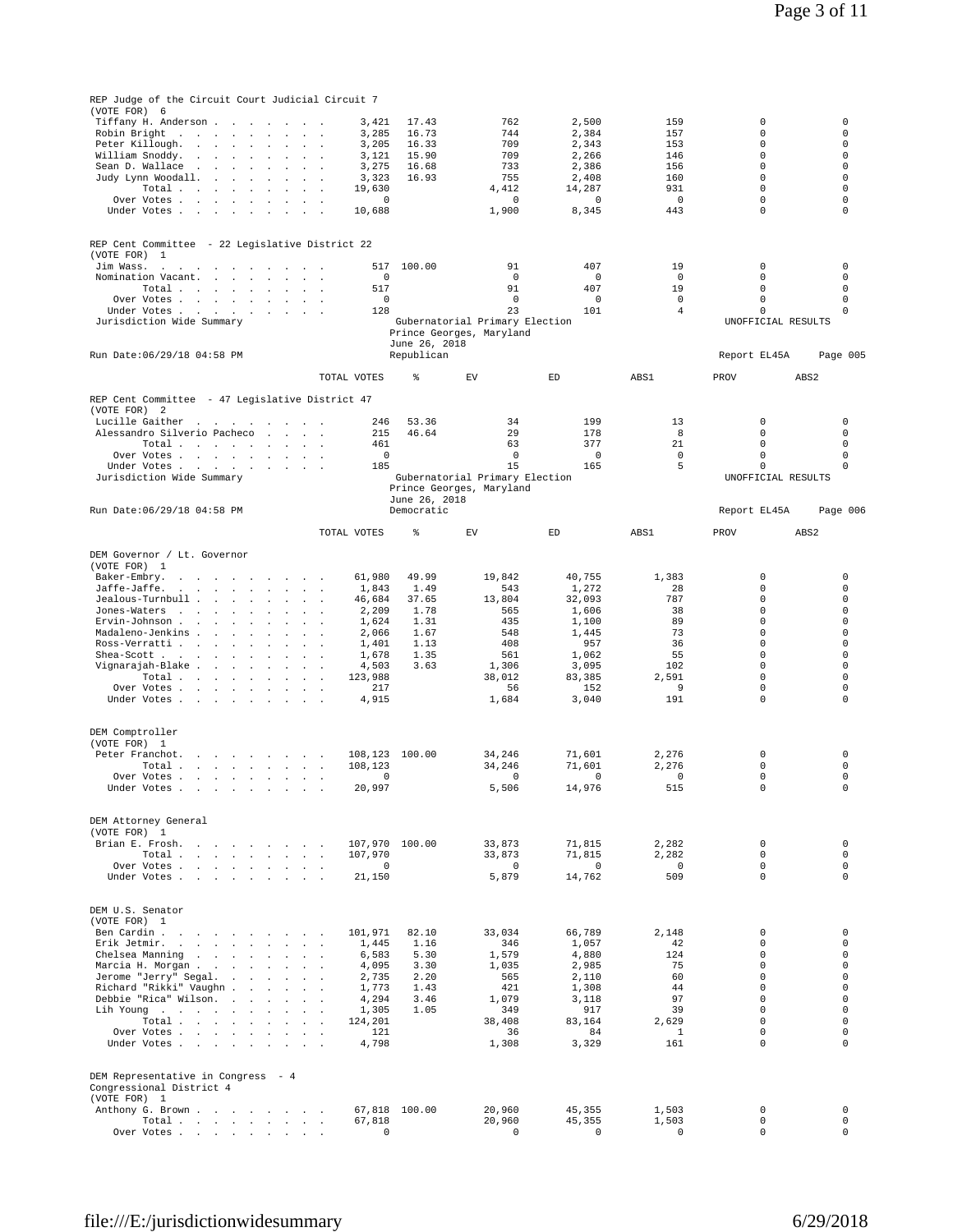| Under Votes<br>Jurisdiction Wide Summary                                                                                |                | 7,492                   | June 26, 2018  | 2,124<br>Gubernatorial Primary Election<br>Prince Georges, Maryland | 5,146                      | 222                  | $\circ$<br>UNOFFICIAL RESULTS  | 0                       |
|-------------------------------------------------------------------------------------------------------------------------|----------------|-------------------------|----------------|---------------------------------------------------------------------|----------------------------|----------------------|--------------------------------|-------------------------|
| Run Date: 06/29/18 04:58 PM                                                                                             |                |                         | Democratic     |                                                                     |                            |                      | Report EL45A                   | Page 007                |
|                                                                                                                         | TOTAL VOTES    |                         | ి              | EV                                                                  | ED                         | ABS1                 | PROV                           | ABS <sub>2</sub>        |
| DEM Representative in Congress - 5<br>Congressional District 5<br>(VOTE FOR) 1                                          |                |                         |                |                                                                     |                            |                      |                                |                         |
| Dennis L. Fritz<br>the contract of the contract of the                                                                  |                | 7,280                   | 14.10          | 1,780                                                               | 5,346                      | 154                  | $\circ$                        | $\mathbf 0$             |
| Steny H. Hoyer.<br>Total                                                                                                | $\mathbb{Z}^2$ | 44,357<br>51.637        | 85.90          | 14,341<br>16,121                                                    | 29,157<br>34,503           | 859<br>1,013         | $\circ$<br>$\circ$             | 0<br>$\circ$            |
| Over Votes                                                                                                              |                | 21                      |                | - 8                                                                 | 13                         | $\overline{0}$       | $\circ$                        | $\circ$                 |
| Under Votes<br>$\sim$<br>$\sim$<br>$\sim$                                                                               |                | 2,152                   |                | 539                                                                 | 1,560                      | 53                   | $\circ$                        | $\circ$                 |
| DEM State Senator - 21 Legislative District 21<br>(VOTE FOR) 1                                                          |                |                         |                |                                                                     |                            |                      |                                |                         |
| Jim Rosapepe<br>$\ddot{\phantom{a}}$<br>the contract of the contract of the con-                                        |                |                         | 8,453 100.00   | 2,385                                                               | 5,803                      | 265                  | $\circ$                        | $\circ$                 |
| Total $\cdots$ $\cdots$ $\cdots$                                                                                        |                | 8,453                   |                | 2,385                                                               | 5,803                      | 265                  | $\circ$                        | $\circ$                 |
| Over Votes                                                                                                              |                | 0                       |                | $\overline{0}$                                                      | 0                          | $\mathbf 0$          | $\mathsf{O}\xspace$            | $\mathsf 0$             |
| Under Votes                                                                                                             | $\sim$         | 1,364                   |                | 331                                                                 | 985                        | 48                   | $\mathsf{O}\xspace$            | $\mathbf 0$             |
| DEM State Senator - 22 Legislative District 22<br>(VOTE FOR) 1                                                          |                |                         |                |                                                                     |                            |                      |                                |                         |
| Paul G. Pinsky.<br>the contract of the contract of the                                                                  |                | 12,124                  | 100.00         | 3,024                                                               | 8,858                      | 242                  | 0                              | $\mathbf 0$             |
| Total                                                                                                                   |                | 12,124                  |                | 3,024                                                               | 8,858                      | 242                  | $\circ$                        | 0                       |
| Over Votes<br>Under Votes                                                                                               |                | $\circ$<br>2,022        |                | $\overline{0}$<br>441                                               | $^{\circ}$<br>1,537        | 0<br>44              | $\circ$<br>$\mathsf{O}\xspace$ | $\circ$<br>$\circ$      |
|                                                                                                                         |                |                         |                |                                                                     |                            |                      |                                |                         |
| DEM State Senator - 23 Legislative District 23<br>(VOTE FOR) 1<br>Tim Adams<br>the contract of the contract of the con- |                | 9,211                   | 40.60          | 3,041                                                               | 6,021                      | 149                  | $\circ$                        | $\mathbf 0$             |
| Douglas J. J. Peters.                                                                                                   |                | 13,477                  | 59.40          | 5,124                                                               | 8,082                      | 271                  | $\circ$                        | 0                       |
| Total                                                                                                                   |                | 22,688                  |                | 8,165                                                               | 14,103                     | 420                  | $\circ$                        | $\circ$                 |
| Over Votes<br>$\sim$<br>$\sim$                                                                                          | $\sim$         | 12                      |                | 3                                                                   | 9                          | $\mathbf 0$          | $\mathsf{O}\xspace$            | $\circ$                 |
| Under Votes                                                                                                             |                | 1,223                   |                | 365                                                                 | 819                        | 39                   | $\Omega$                       | $\Omega$                |
| DEM State Senator - 24 Legislative District 24<br>(VOTE FOR) 1                                                          |                |                         |                |                                                                     |                            |                      |                                |                         |
| Tiffany Alston.<br>the contract of the contract of the                                                                  |                | 6,033                   | 31.45          | 1,570                                                               | 4,387                      | 76                   | $\circ$                        | 0                       |
| Joanne C. Benson<br>Everett D. Browning, Sr.                                                                            | $\sim$         | 10,064<br>3,087         | 52.46<br>16.09 | 3,581<br>901                                                        | 6,162<br>2,106             | 321<br>80            | $\circ$<br>$\mathsf{O}\xspace$ | $\circ$<br>$\circ$      |
| Total $\cdots$ $\cdots$ $\cdots$                                                                                        |                | 19,184                  |                | 6,052                                                               | 12,655                     | 477                  | $\Omega$                       | $\Omega$                |
| Over Votes                                                                                                              | $\sim$         | 17                      |                | -5                                                                  | 12                         | $\mathbf 0$          | $\circ$                        | 0                       |
| Under Votes                                                                                                             | $\sim$ $\sim$  | 1,078                   |                | 293                                                                 | 749                        | 36                   | $\circ$                        | 0                       |
| DEM State Senator - 25 Legislative District 25<br>(VOTE FOR) 1                                                          |                |                         |                |                                                                     |                            |                      |                                |                         |
| Angela M. Angel<br>Melony Griffith<br>the contract of the contract of the                                               |                | 7,162<br>10,791         | 36.62<br>55.18 | 2,112<br>3,728                                                      | 4,942<br>6,841             | 108<br>222           | 0<br>$\Omega$                  | $\mathbb O$<br>$\Omega$ |
| Jonathan Edward Rosero                                                                                                  |                | 1,603                   | 8.20           | 403                                                                 | 1,170                      | 30                   | $\circ$                        | $\circ$                 |
| Total $\cdots$ $\cdots$                                                                                                 | $\sim$         | 19,556                  |                | 6.243                                                               | 12,953                     | 360                  | $\circ$                        | $\circ$                 |
| Over Votes                                                                                                              |                | 19                      |                | 7                                                                   | 12                         | $\mathbf 0$          | $\mathsf{O}\xspace$            | $\mathbf 0$             |
| Under Votes<br>Jurisdiction Wide Summary                                                                                |                | 1,064                   |                | 324<br>Gubernatorial Primary Election                               | 717                        | 23                   | $\circ$<br>UNOFFICIAL RESULTS  | 0                       |
|                                                                                                                         |                |                         | June 26, 2018  | Prince Georges, Maryland                                            |                            |                      |                                |                         |
| Run Date: 06/29/18 04:58 PM                                                                                             |                |                         | Democratic     |                                                                     |                            |                      | Report EL45A                   | Page 008                |
|                                                                                                                         |                | TOTAL VOTES             | နွ             | EV                                                                  | $\mathop{\rm ED}\nolimits$ | ABS1                 | PROV                           | ABS <sub>2</sub>        |
| DEM State Senator - 26 Legislative District 26<br>(VOTE FOR) 1                                                          |                |                         |                |                                                                     |                            |                      |                                |                         |
| Obie Patterson.<br>the contract of the contract of                                                                      |                | 11,372                  | 58.22          | 4,244                                                               | 6,907                      | 221                  | $\circ$                        | $\circ$                 |
| Jamila J. Woods                                                                                                         |                | 8,162                   | 41.78          | 2,430                                                               | 5,605                      | 127                  | $\circ$                        | 0                       |
| Total                                                                                                                   |                | 19,534                  |                | 6,674                                                               | 12,512                     | 348                  | $\mathbf 0$<br>$\mathbf 0$     | $\circ$<br>$\circ$      |
| Over Votes<br>Under Votes                                                                                               |                | $\overline{7}$<br>1,011 |                | $\overline{1}$<br>283                                               | $6\overline{6}$<br>709     | $\overline{0}$<br>19 | $\mathbf 0$                    | $\circ$                 |
| DEM State Senator - 27 Legislative District 27<br>(VOTE FOR) 1                                                          |                |                         |                |                                                                     |                            |                      |                                |                         |
| Tommi Makila                                                                                                            |                | 2,691                   | 30.02          | 763                                                                 | 1,890                      | 38                   | $\circ$                        | $\mathbf 0$             |
| Thomas V. Mike Miller, Jr                                                                                               |                | 6,272                   | 69.98          | 1,975                                                               | 4,151                      | 146                  | $\circ$                        | $\circ$                 |
| Total                                                                                                                   |                | 8,963                   |                | 2,738                                                               | 6,041<br>5                 | 184<br>$\mathbf{1}$  | $\Omega$<br>$\mathbf 0$        | $\circ$<br>$\circ$      |
| Over Votes<br>Under Votes                                                                                               |                | $\overline{7}$<br>581   |                | <sup>1</sup><br>159                                                 | 392                        | 30                   | $\circ$                        | $\circ$                 |
|                                                                                                                         |                |                         |                |                                                                     |                            |                      |                                |                         |
| DEM State Senator - 47 Legislative District 47<br>(VOTE FOR) 1                                                          |                |                         |                |                                                                     |                            |                      |                                |                         |
| Malcolm Augustine.                                                                                                      |                | 7,671                   | 84.22          | 1,750                                                               | 5,758                      | 163                  | $\mathsf{O}\xspace$            | $\mathsf 0$             |
| Adrian Petrus                                                                                                           |                | 1,437<br>9,108          | 15.78          | 302<br>2,052                                                        | 1,100<br>6,858             | 35<br>198            | $\circ$<br>$\circ$             | $\mathsf 0$<br>$\circ$  |
| Total<br>Over Votes                                                                                                     |                | 8                       |                | $\overline{1}$                                                      | $\overline{7}$             | $\overline{0}$       | $\mathsf{O}\xspace$            | 0                       |
| Under Votes                                                                                                             |                | 1,097                   |                | 205                                                                 | 835                        | 57                   | $\circ$                        | $\mathbf 0$             |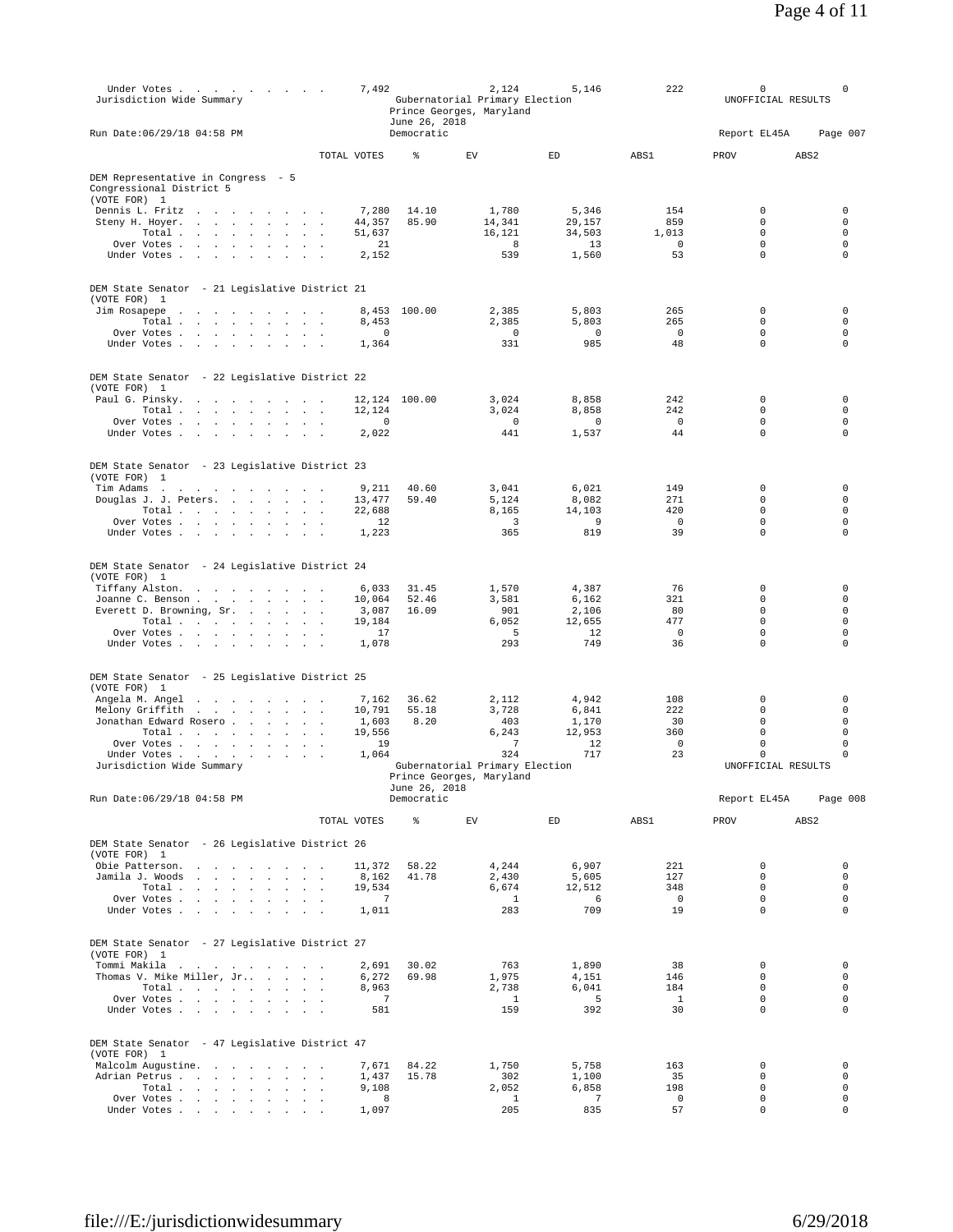| DEM House of Delegates - 21 Legislative District 21<br>(VOTE FOR)                                           |                                  |                             |                                |                            |                    |                                            |                            |
|-------------------------------------------------------------------------------------------------------------|----------------------------------|-----------------------------|--------------------------------|----------------------------|--------------------|--------------------------------------------|----------------------------|
| 3<br>Ben Barnes .<br>the contract of the contract of the con-                                               | 5,987                            | 25.42                       | 1,772                          | 4,022                      | 193                | 0                                          | 0                          |
| Matt Dernoga<br>the contract of the contract of the con-                                                    | 4,309                            | 18.30                       | 1,213                          | 2,988                      | 108                | 0                                          | $\Omega$                   |
| Mary A. Lehman.<br>James E. McDowell, Jr. .<br>$\sim 10^{-1}$<br>$\sim$<br>$\sim$ $\sim$                    | 4,629<br>776<br>$\sim$           | 19.66<br>3.30               | 1,384<br>175                   | 3,096<br>570               | 149<br>31          | $\circ$<br>$\circ$                         | $\mathbf 0$<br>0           |
| Joseline Peıa-Melnyk<br>the company of the company of                                                       | 6,979                            | 29.64                       | 2,037                          | 4,732                      | 210                | $\mathsf{O}\xspace$                        | $\mathbf 0$                |
| Brencis Smith<br>$\sim$ 100 $\sim$                                                                          | 869                              | 3.69                        | 265                            | 566                        | 38                 | $\circ$                                    | $\mathbf 0$                |
| Total<br>$\sim$<br>Over Votes                                                                               | 23,549<br>54                     |                             | 6,846<br>30                    | 15,974<br>21               | 729<br>3           | $\circ$<br>0                               | 0<br>$\mathbf 0$           |
| Under Votes<br>$\ddot{\phantom{0}}$<br>$\ddot{\phantom{a}}$                                                 | 5,848                            |                             | 1,272                          | 4,369                      | 207                | $\mathsf{O}\xspace$                        | $\mathbf 0$                |
|                                                                                                             |                                  |                             |                                |                            |                    |                                            |                            |
| DEM House of Delegates - 22 Legislative District 22                                                         |                                  |                             |                                |                            |                    |                                            |                            |
| (VOTE FOR) 3<br>Tawanna P. Gaines.                                                                          |                                  |                             |                                |                            |                    |                                            | 0                          |
| Anne Healey.                                                                                                | 8,436<br>6,716                   | 25.00<br>19.90              | 2,264<br>1,803                 | 5,989<br>4,770             | 183<br>143         | 0<br>$\circ$                               | 0                          |
| Ashanti Martinez                                                                                            | 3,401                            | 10.08                       | 756                            | 2,586                      | 59                 | $\circ$                                    | 0                          |
| Alonzo T. Washington. .<br>$\sim$ $\sim$<br>$\ddot{\phantom{a}}$                                            | 10,534                           | 31.22                       | 2,698                          | 7,637                      | 199<br>99          | $\mathsf{O}\xspace$<br>$\Omega$            | $\mathbf 0$<br>$\Omega$    |
| Nicole A. Williams<br>the contract of the contract of<br>Total                                              | 4,656<br>33,743                  | 13.80                       | 1,180<br>8,701                 | 3,377<br>24,359            | 683                | $\circ$                                    | 0                          |
| Over Votes<br>$\sim$ $\sim$                                                                                 | 78                               |                             | 27                             | 51                         | 0                  | 0                                          | 0                          |
| Under Votes                                                                                                 | 8,617                            |                             | 1,667                          | 6,775                      | 175                | $\mathsf{O}\xspace$                        | $\mathbf 0$                |
| Jurisdiction Wide Summary                                                                                   |                                  | Prince Georges, Maryland    | Gubernatorial Primary Election |                            |                    | UNOFFICIAL RESULTS                         |                            |
|                                                                                                             |                                  | June 26, 2018               |                                |                            |                    |                                            |                            |
| Run Date: 06/29/18 04:58 PM                                                                                 |                                  | Democratic                  |                                |                            |                    | Report EL45A                               | Page 009                   |
|                                                                                                             | TOTAL VOTES                      | ి                           | EV                             | ED                         | ABS1               | PROV                                       | ABS <sub>2</sub>           |
| DEM House of Delegates - 23A                                                                                |                                  |                             |                                |                            |                    |                                            |                            |
| Legislative Subdistrict 23A                                                                                 |                                  |                             |                                |                            |                    |                                            |                            |
| (VOTE FOR) 1<br>Shabnam Ahmed                                                                               | 2,505                            | 45.23                       | 619                            | 1,853                      | 33                 | $\circ$                                    | 0                          |
| Kevin Samuel Thomas<br>$\sim$<br>$\sim 10^{-1}$                                                             | 464<br>$\mathbf{r}$              | 8.38                        | 132                            | 322                        | 10                 | $\circ$                                    | 0                          |
| Geraldine Valentino-Smith                                                                                   | 2,569                            | 46.39                       | 1,068                          | 1,439                      | 62                 | $\circ$                                    | $\mathbf 0$                |
| Total<br>Over Votes                                                                                         | 5,538<br>7                       |                             | 1,819<br>$\mathbf{1}$          | 3,614<br>6                 | 105<br>$\mathbf 0$ | $\circ$<br>$\circ$                         | $\circ$<br>$\mathbf 0$     |
| Under Votes                                                                                                 | 179                              |                             | 52                             | 122                        | 5                  | $\circ$                                    | 0                          |
|                                                                                                             |                                  |                             |                                |                            |                    |                                            |                            |
| DEM House of Delegates - 23B                                                                                |                                  |                             |                                |                            |                    |                                            |                            |
| Legislative Subdistrict 23B<br>(VOTE FOR) 2                                                                 |                                  |                             |                                |                            |                    |                                            |                            |
| Caleb L. Gilchrist                                                                                          | 1,373                            | 4.65                        | 361                            | 983                        | 29                 | 0                                          | 0                          |
| Marvin E. Holmes, Jr.<br><b>Service</b>                                                                     | 8,162<br>$\cdot$                 | 27.61                       | 3,225                          | 4,760                      | 177                | $\circ$                                    | 0                          |
| Paul Manicone<br>Pennie Parker<br>$\sim$<br>$\sim$                                                          | 733<br>1,074                     | 2.48<br>3.63                | 227<br>289                     | 491<br>758                 | 15<br>27           | 0<br>$\mathsf{O}\xspace$                   | 0<br>0                     |
| Denise Tyler<br>and the contract of the state                                                               | 3,056                            | 10.34                       | 1,105                          | 1,902                      | 49                 | $\circ$                                    | 0                          |
| Joseph F. Vallario, Jr                                                                                      | 6,428<br>$\sim$                  | 21.75                       | 2,365                          | 3,937                      | 126                | $\circ$                                    | 0                          |
| Ron Watson<br>$\sim$<br>Total $\cdots$ $\cdots$ $\cdots$                                                    | 8,732<br>29,558                  | 29.54                       | 3,475<br>11,047                | 5,118<br>17,949            | 139<br>562         | 0<br>$\circ$                               | 0<br>$\mathbf 0$           |
| Over Votes<br>$\sim$                                                                                        | 42                               |                             | 22                             | 20                         | 0                  | $\mathsf{O}\xspace$                        | $\mathbf 0$                |
| Under Votes                                                                                                 | 6,798                            |                             | 2,253                          | 4,409                      | 136                | $\circ$                                    | $\mathbf 0$                |
|                                                                                                             |                                  |                             |                                |                            |                    |                                            |                            |
| DEM House of Delegates - 24 Legislative District 24                                                         |                                  |                             |                                |                            |                    |                                            |                            |
| (VOTE FOR) 3<br>Erek L. Barron.                                                                             | 9,808                            | 20.42                       | 3,459                          | 6,057                      | 292                | 0                                          | 0                          |
| Sia Finoh<br>$\sim$ $\sim$                                                                                  | 2,325                            | 4.84                        | 522                            | 1,763                      | 40                 | $\mathsf{O}\xspace$                        | 0                          |
| Andrea Fletcher Harrison<br><b>Carl Contract Contract</b><br>$\sim$<br>Marnitta L. King                     | 6,997<br>3,415                   | 14.57<br>7.11               | 2,465<br>876                   | 4,348<br>2,472             | 184<br>67          | $\mathsf{O}\xspace$<br>0                   | $\mathbf 0$<br>$\mathbf 0$ |
| $\cdot$<br>Jazz Lewis.                                                                                      | 8,394                            | 17.48                       | 3,112                          | 5,049                      | 233                | 0                                          | $\mathbf 0$                |
| Delaneo Miller.<br>$\sim$<br>$\ddot{\phantom{a}}$                                                           | 1,137                            | 2.37                        | 301                            | 811                        | 25                 | 0                                          | 0                          |
| Maurice Simpson, Jr<br>and a state of the state of<br>Joyce Starks .                                        | 3,656<br>1,731                   | 7.61<br>3.60                | 1,170<br>479                   | 2,396<br>1,206             | 90<br>46           | $\mathsf{O}\xspace$<br>$\mathsf{O}\xspace$ | $\mathbf 0$<br>0           |
| LaTasha R. Ward<br>$\sim$ $\sim$                                                                            | 5,573                            | 11.61                       | 1,718                          | 3,743                      | 112                | $\circ$                                    | $\mathbf 0$                |
| Donjuan "DJ" Williams<br>the contract of the contract of                                                    | 1,748                            | 3.64                        | 561                            | 1,156                      | 31                 | $\circ$                                    | $\mathbf 0$                |
| Michelle R. Wright<br>the contract of the con-<br>$\sim$ 10<br>Total                                        | 3,237<br>48,021                  | 6.74                        | 880<br>15,543                  | 2,292<br>31,293            | 65<br>1,185        | $\mathsf{O}\xspace$<br>$\circ$             | 0<br>$\mathbf 0$           |
| Over Votes                                                                                                  | 201<br>$\sim$                    |                             | 54                             | 144                        | 3                  | $\circ$                                    | $\mathbf 0$                |
| Under Votes                                                                                                 | 12,615<br>$\sim$                 |                             | 3,453                          | 8,811                      | 351                | $\circ$                                    | $\mathbf 0$                |
|                                                                                                             |                                  |                             |                                |                            |                    |                                            |                            |
| DEM House of Delegates - 25 Legislative District 25<br>(VOTE FOR) 3                                         |                                  |                             |                                |                            |                    |                                            |                            |
| Darryl Barnes                                                                                               | 12,850                           | 26.54                       | 4,431                          | 8,162                      | 257                | 0                                          | 0                          |
| Wala Blegay.                                                                                                | 6,117                            | 12.63                       | 2,025                          | 4,005                      | 87                 | $\Omega$                                   | $\mathbf 0$                |
| Nick Charles<br>Maurice Culbreath.<br>$\mathbf{r} = \mathbf{r}$<br>$\sim$<br>$\sim$<br>$\ddot{\phantom{a}}$ | 8,229<br>1,992<br>$\overline{a}$ | 16.99<br>4.11               | 2,768<br>619                   | 5,285<br>1,337             | 176<br>36          | $\circ$<br>$\circ$                         | $\mathbf 0$<br>0           |
| Dereck E. Davis .<br>the contract of the contract of the                                                    | 11,981                           | 24.74                       | 4,189                          | 7,527                      | 265                | $\mathsf{O}\xspace$                        | $\mathbf 0$                |
| Sherman R. Hardy.<br>and a strategic and a<br>$\sim$ 100                                                    | 2,151<br>2,036                   | 4.44<br>4.20                | 600<br>596                     | 1,527                      | 24<br>32           | $\circ$<br>$\circ$                         | $\mathbf 0$<br>$\mathbf 0$ |
| Stanley Onye<br>$\sim$<br>Kent Roberson                                                                     | 3,069                            | 6.34                        | 797                            | 1,408<br>2,224             | 48                 | $\circ$                                    | 0                          |
| Total<br>$\sim$                                                                                             | 48,425                           |                             | 16,025                         | 31,475                     | 925                | $\mathsf{O}\xspace$                        | 0                          |
| Over Votes<br>Under Votes<br>$\sim 10^{-1}$                                                                 | 66<br>13,426<br>$\sim$           |                             | 15<br>3,682                    | 51<br>9,520                | 0<br>224           | $\mathsf{O}\xspace$<br>$\circ$             | $\mathbf 0$<br>$\Omega$    |
| Jurisdiction Wide Summary                                                                                   |                                  |                             | Gubernatorial Primary Election |                            |                    | UNOFFICIAL RESULTS                         |                            |
|                                                                                                             |                                  | Prince Georges, Maryland    |                                |                            |                    |                                            |                            |
| Run Date: 06/29/18 04:58 PM                                                                                 |                                  | June 26, 2018<br>Democratic |                                |                            |                    | Report EL45A                               | Page 010                   |
|                                                                                                             |                                  |                             |                                |                            |                    |                                            |                            |
|                                                                                                             | TOTAL VOTES                      | ి                           | EV                             | $\mathop{\rm ED}\nolimits$ | ABS1               | PROV                                       | ABS <sub>2</sub>           |

DEM House of Delegates - 26 Legislative District 26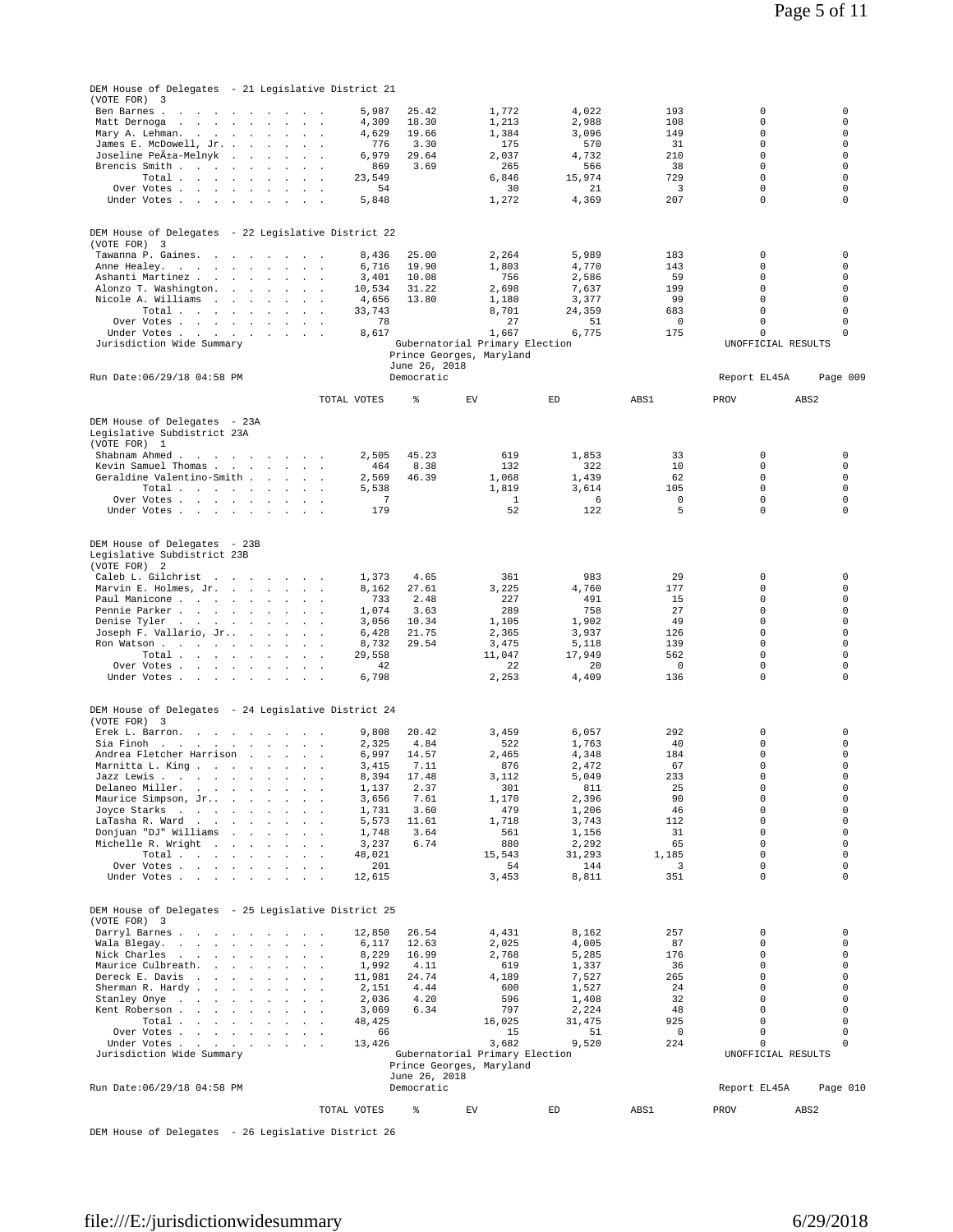| (VOTE FOR)<br>3<br>Sean Chao<br>$\ddot{\phantom{a}}$<br>the contract of the contract of the |                                                                          |                                                                             | 1,771                                                            | 3.71                        | 485                            | 1,243                | 43                       | 0                               | 0                          |
|---------------------------------------------------------------------------------------------|--------------------------------------------------------------------------|-----------------------------------------------------------------------------|------------------------------------------------------------------|-----------------------------|--------------------------------|----------------------|--------------------------|---------------------------------|----------------------------|
| Diedra Henry-Spires .                                                                       | <b>Contract Contract</b><br>$\sim$                                       | $\sim$<br>$\sim$                                                            | 2,866                                                            | 6.01                        | 992                            | 1,818                | 56                       | 0                               | 0                          |
| Leonard "Lennie" Moses.<br>Sade Oshinubi                                                    | $\ddot{\phantom{a}}$<br>$\mathbf{r}$                                     | $\overline{a}$                                                              | 3,425<br>4,105                                                   | 7.18<br>8.61                | 1,096<br>1,328                 | 2,280<br>2.716       | 49<br>61                 | 0<br>$\circ$                    | 0<br>$\mathbf 0$           |
| David Sloan.                                                                                | $\sim$<br>$\overline{a}$                                                 | $\overline{a}$<br>$\sim$                                                    | 4,385<br>$\overline{\phantom{a}}$                                | 9.20                        | 1,624                          | 2,690                | 71                       | $\circ$                         | $\Omega$                   |
| Veronica Turner<br><b>Sales Street</b><br>Kris Valderrama                                   | $\mathbf{r}$<br>$\ddot{\phantom{a}}$                                     | $\overline{a}$<br>$\mathbf{r}$<br>$\sim$                                    | 10,038<br>9,493<br>n.                                            | 21.05<br>19.91              | 3,662<br>3,490                 | 6,205<br>5,802       | 171<br>201               | $\circ$<br>$\circ$              | 0<br>0                     |
| Jay Walker<br>$\ddot{\phantom{a}}$<br>$\sim$                                                | $\sim$                                                                   |                                                                             | 11,602                                                           | 24.33                       | 4,305                          | 7,093                | 204                      | $\mathsf{O}\xspace$             | $\mathbf 0$                |
| Total                                                                                       | $\cdot$                                                                  | $\ddot{\phantom{a}}$                                                        | 47,685                                                           |                             | 16,982                         | 29,847               | 856                      | $\circ$                         | $\Omega$                   |
| Over Votes<br>Under Votes                                                                   |                                                                          | $\mathcal{L}_{\bullet}$<br>$\ddot{\phantom{a}}$<br>$\sim$                   | 75<br>$\ddot{\phantom{a}}$<br>13,896<br>$\overline{\phantom{a}}$ |                             | 30<br>3,862                    | 45<br>9,789          | $\mathbf 0$<br>245       | $\circ$<br>0                    | 0<br>0                     |
|                                                                                             |                                                                          |                                                                             |                                                                  |                             |                                |                      |                          |                                 |                            |
| DEM House of Delegates - 27A                                                                |                                                                          |                                                                             |                                                                  |                             |                                |                      |                          |                                 |                            |
| Legislative Subdistrict 27A                                                                 |                                                                          |                                                                             |                                                                  |                             |                                |                      |                          |                                 |                            |
| (VOTE FOR) 1<br>Lynn Jackson                                                                |                                                                          |                                                                             | 1,152                                                            | 21.29                       | 283                            | 842                  | 27                       | $\circ$                         | $\circ$                    |
| the contract of the contract of the con-<br>Ronald McDaniel, Jr                             |                                                                          | $\sim 10^{-1}$                                                              | 368                                                              | 6.80                        | 86                             | 276                  | 6                        | $\circ$                         | $\mathbf 0$                |
| Susie Proctor                                                                               | $\sim$                                                                   | $\cdot$                                                                     | 2,996                                                            | 55.36                       | 972                            | 1,948                | 76                       | $\circ$                         | $\circ$                    |
| Joe Spears, Jr.<br>Total .<br><b>Contract Contract</b>                                      | $\sim 10^{-1}$<br>$\ddot{\phantom{0}}$                                   | $\ddot{\phantom{a}}$<br>$\sim$ 100 $\sim$<br>$\ddot{\phantom{a}}$<br>$\sim$ | 896<br>$\sim$<br>5,412                                           | 16.56                       | 297<br>1,638                   | 583<br>3,649         | 16<br>125                | $\circ$<br>$\circ$              | $\mathbf 0$<br>0           |
| Over Votes                                                                                  |                                                                          | $\cdot$<br>$\sim$                                                           | $\overline{4}$                                                   |                             | $^{\circ}$                     | 4                    | $\mathbf 0$              | $\circ$                         | 0                          |
| Under Votes                                                                                 |                                                                          | $\sim$ $\sim$                                                               | 323                                                              |                             | 84                             | 215                  | 24                       | $\mathbf 0$                     | 0                          |
|                                                                                             |                                                                          |                                                                             |                                                                  |                             |                                |                      |                          |                                 |                            |
| DEM House of Delegates - 27B                                                                |                                                                          |                                                                             |                                                                  |                             |                                |                      |                          |                                 |                            |
| Legislative Subdistrict 27B<br>(VOTE FOR) 1                                                 |                                                                          |                                                                             |                                                                  |                             |                                |                      |                          |                                 |                            |
| Michael A. Jackson                                                                          | the control of the control of                                            | $\sim$                                                                      | 3,353                                                            | 100.00                      | 1,030                          | 2,270                | 53                       | $\mathsf{O}\xspace$             | 0                          |
| Total<br>Over Votes                                                                         |                                                                          | <b>Contractor</b><br>$\sim$ 100 $\sim$                                      | 3,353<br>$\circ$<br>$\overline{\phantom{a}}$                     |                             | 1,030<br>$^{\circ}$            | 2,270<br>$\mathbf 0$ | 53<br>$^{\circ}$         | $\circ$<br>$\circ$              | $\circ$<br>$\mathbf 0$     |
| Under Votes.                                                                                | the contract of the contract of the                                      | $\sim$                                                                      | 459                                                              |                             | 146                            | 300                  | 13                       | $\circ$                         | 0                          |
|                                                                                             |                                                                          |                                                                             |                                                                  |                             |                                |                      |                          |                                 |                            |
| DEM House of Delegates - 47A                                                                |                                                                          |                                                                             |                                                                  |                             |                                |                      |                          |                                 |                            |
| Legislative Subdistrict 47A                                                                 |                                                                          |                                                                             |                                                                  |                             |                                |                      |                          |                                 |                            |
| (VOTE FOR) 2<br>Diana M. Fennell                                                            |                                                                          |                                                                             | 5,125                                                            | 37.79                       | 1,244                          | 3,736                | 145                      | $\circ$                         | $\circ$                    |
| Julian Ivey.                                                                                | $\sim$<br>$\sim$ $\sim$                                                  | $\sim$                                                                      | 4,409                                                            | 32.51                       | 976                            | 3,336                | 97                       | $\circ$                         | 0                          |
| Jimmy Tarlau<br>and the state of the state<br>Total                                         | $\sim$<br>$\mathbf{r}$                                                   | $\cdot$<br>$\sim$ $\sim$ $\sim$                                             | 4,026<br>13,560                                                  | 29.69                       | 1,034<br>3,254                 | 2,868<br>9,940       | 124<br>366               | $\circ$<br>$\mathsf{O}\xspace$  | 0<br>$\mathbf 0$           |
| Over Votes                                                                                  |                                                                          | $\ddot{\phantom{a}}$<br>$\sim$                                              | 32                                                               |                             | $\overline{4}$                 | 28                   | $\mathsf 0$              | $\circ$                         | $\mathbf 0$                |
| Under Votes                                                                                 |                                                                          |                                                                             | 2,878                                                            |                             | 548                            | 2,238                | 92                       | 0                               | 0                          |
|                                                                                             |                                                                          |                                                                             |                                                                  |                             |                                |                      |                          |                                 |                            |
| DEM House of Delegates - 47B                                                                |                                                                          |                                                                             |                                                                  |                             |                                |                      |                          |                                 |                            |
| Legislative Subdistrict 47B<br>(VOTE FOR) 1                                                 |                                                                          |                                                                             |                                                                  |                             |                                |                      |                          |                                 |                            |
| Robert F. Asprilla                                                                          |                                                                          |                                                                             | 44                                                               | 2.30                        | 10                             | 32                   | $\overline{a}$           | $\mathsf{O}\xspace$             | 0                          |
| Wanika Fisher<br>Carlo Sanchez                                                              | <b>Service</b><br>$\sim$                                                 | $\sim$<br>$\cdot$<br>$\sim$                                                 | 1,129<br>741<br>$\sim$                                           | 58.99<br>38.71              | 221<br>114                     | 897<br>615           | 11<br>12                 | $\circ$<br>$\circ$              | $\mathbf 0$<br>0           |
| Total                                                                                       |                                                                          |                                                                             | 1,914<br>$\sim$                                                  |                             | 345                            | 1,544                | 25                       | $\mathsf{O}\xspace$             | 0                          |
| Over Votes .<br><b>Service</b>                                                              | $\sim$<br>$\sim$                                                         |                                                                             | 10<br>54                                                         |                             | 0<br>10                        | 10<br>43             | $\circ$<br>$\mathbf{1}$  | $\mathsf{O}\xspace$<br>$\circ$  | $\mathbf 0$<br>$\Omega$    |
| Under Votes<br>Jurisdiction Wide Summary                                                    | and a state of the                                                       | $\cdot$                                                                     |                                                                  |                             | Gubernatorial Primary Election |                      |                          | UNOFFICIAL RESULTS              |                            |
|                                                                                             |                                                                          |                                                                             |                                                                  |                             | Prince Georges, Maryland       |                      |                          |                                 |                            |
| Run Date: 06/29/18 04:58 PM                                                                 |                                                                          |                                                                             |                                                                  | June 26, 2018<br>Democratic |                                |                      |                          | Report EL45A                    | Page 011                   |
|                                                                                             |                                                                          |                                                                             |                                                                  |                             |                                |                      |                          |                                 |                            |
|                                                                                             |                                                                          |                                                                             | TOTAL VOTES                                                      | ిం                          | EV                             | ED                   | ABS1                     | PROV                            | ABS <sub>2</sub>           |
| DEM County Executive                                                                        |                                                                          |                                                                             |                                                                  |                             |                                |                      |                          |                                 |                            |
| (VOTE FOR)<br>$\mathbf{1}$<br>Angela Alsobrooks.                                            | the contract of the contract of                                          |                                                                             | 78,816                                                           | 61.85                       | 24,700                         | 52,519               | 1,597                    | 0                               | 0                          |
| Sam Bogley                                                                                  |                                                                          | $\mathbf{r}$<br>$\sim$                                                      | 303                                                              | .24                         | 69                             | 214                  | 20                       | $\mathbf 0$                     | $\mathbf 0$                |
| Billy Bridges .<br>the contract of the contract<br>Donna F. Edwards                         | $\sim$                                                                   |                                                                             | 326<br>31,003                                                    | .26<br>24.33                | 65<br>9.004                    | 246<br>21,265        | 15<br>734                | $\mathsf{O}\xspace$<br>$\Omega$ | $\mathsf 0$<br>$\mathbf 0$ |
| Lewis S. Johnson                                                                            |                                                                          | $\sim$                                                                      | 399<br>$\sim$                                                    | .31                         | 82                             | 298                  | 19                       | $\circ$                         | $\mathbf 0$                |
| Michael E. Kennedy<br>$\sim$ $\sim$                                                         | <b>Sales Street</b>                                                      | $\overline{a}$                                                              | 691                                                              | .54                         | 136                            | 522                  | 33                       | $\circ$                         | $\mathbf 0$                |
| Paul Monteiro<br>C. Anthony Muse                                                            | the contract of the contract of the                                      | $\mathbf{L} = \mathbf{L} \times \mathbf{L}$<br>$\sim$                       | 2,660<br>12,735<br>$\sim$                                        | 2.09<br>9.99                | 739<br>4,510                   | 1,868<br>8,022       | 53<br>203                | $\circ$<br>$\circ$              | $\mathbf 0$<br>$\mathbf 0$ |
| Tommie Thompson<br>and the company                                                          | $\sim$                                                                   | $\cdot$<br>$\sim$                                                           | 495<br>$\overline{\phantom{a}}$                                  | .39                         | 116                            | 359                  | 20                       | $\circ$                         | $\mathbf 0$                |
| Total.<br>Over Votes .<br><b>Service Control</b>                                            | the company of the company of the company of<br>$\sim 10^{-1}$<br>$\sim$ | $\ddot{\phantom{a}}$                                                        | 127,428<br>298                                                   |                             | 39,421<br>80                   | 85,313<br>211        | 2,694<br>$7\phantom{.0}$ | $\circ$<br>$\mathsf{O}\xspace$  | $\mathbf 0$<br>$\mathsf 0$ |
| Under Votes                                                                                 |                                                                          |                                                                             | 1,394                                                            |                             | 251                            | 1,053                | 90                       | $\Omega$                        | $\Omega$                   |
|                                                                                             |                                                                          |                                                                             |                                                                  |                             |                                |                      |                          |                                 |                            |
| DEM County Council At Large                                                                 |                                                                          |                                                                             |                                                                  |                             |                                |                      |                          |                                 |                            |
| (VOTE FOR) 2                                                                                |                                                                          |                                                                             |                                                                  |                             |                                |                      |                          |                                 |                            |
| Juanita Culbreath-Miller<br>Mel Franklin                                                    | and the state of the state of the state of                               |                                                                             | 30,148<br>42,426                                                 | 14.68<br>20.66              | 8,545<br>15,086                | 20,973<br>26,525     | 630<br>815               | $\circ$<br>$\circ$              | $\mathbf 0$<br>$\mathbf 0$ |
| Calvin Hawkins.                                                                             |                                                                          | $\sim$                                                                      | 38,296                                                           | 18.64                       | 12,480                         | 25,119               | 697                      | $\mathsf{O}\xspace$             | $\mathbb O$                |
| Melvin Bernard Johnson                                                                      |                                                                          | $\sim$ 100 $\mu$                                                            | 9,521<br>$\mathbf{r}$                                            | 4.64                        | 2,482                          | 6,835                | 204                      | $\circ$<br>0                    | $\mathbf 0$<br>$\mathbf 0$ |
| Gerron Levi.<br>the contract of the contract of the<br>Julian Lopez                         | $\sim$                                                                   | $\sim$<br>$\sim$<br>$\overline{a}$                                          | 25,171<br>$\sim$<br>15,307                                       | 12.25<br>7.45               | 9,194<br>4,084                 | 15,325<br>10,885     | 652<br>338               | $\mathbf 0$                     | $\mathbf 0$                |
| Karen Toles.                                                                                |                                                                          | $\sim$<br>$\sim$ $\sim$                                                     | 35,662                                                           | 17.36                       | 11,449                         | 23,412               | 801                      | $\circ$                         | $\mathbf 0$                |
| Reginald J. Tyer<br>Jonathan White.<br><b>Contract Contract</b>                             | $\sim$<br>$\sim$                                                         | $\mathbf{r}$<br>$\sim$<br>$\cdot$<br>$\sim$                                 | 4,207<br>$\sim$<br>4,659<br>$\sim$                               | 2.05<br>2.27                | 1,136<br>1,262                 | 2,978<br>3,294       | 93<br>103                | $\mathbf 0$<br>$\circ$          | $\mathbf 0$<br>$\mathbf 0$ |
| Total                                                                                       |                                                                          |                                                                             | 205,397<br>$\sim$                                                |                             | 65,718                         | 135,346              | 4,333                    | $\circ$                         | $\mathbf 0$                |
| Over Votes .<br><b>Carl Contract</b>                                                        | $\sim$ $\sim$                                                            | $\mathcal{L}_{\mathbf{z}}$                                                  | 590                                                              |                             | 250                            | 324                  | 16                       | $\mathsf{O}\xspace$             | 0                          |
| Under Votes                                                                                 |                                                                          |                                                                             | 52,253                                                           |                             | 13,536                         | 37,484               | 1,233                    | $\circ$                         | $\mathbf 0$                |
|                                                                                             |                                                                          |                                                                             |                                                                  |                             |                                |                      |                          |                                 |                            |

DEM County Council - 1 Councilmanic District 1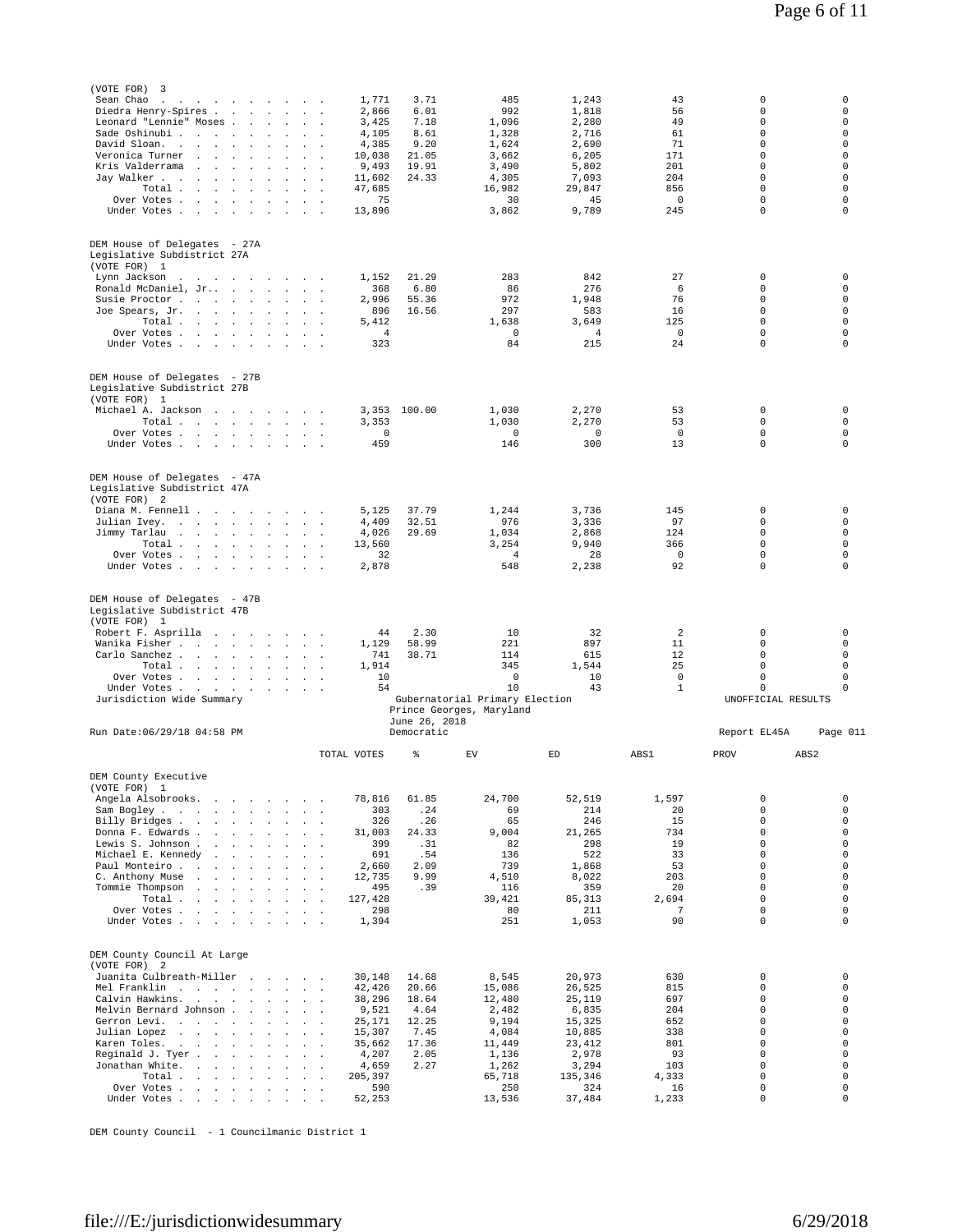| (VOTE FOR) 1                                                                                                                        |                                          |                |                                |                            |                        |                                |                            |
|-------------------------------------------------------------------------------------------------------------------------------------|------------------------------------------|----------------|--------------------------------|----------------------------|------------------------|--------------------------------|----------------------------|
| Tom Dernoga.<br>the contract of the contract of the<br>Craig A. Moe<br>$\sim 10^{-1}$<br>the contract of the contract of<br>$\sim$  | 5,365<br>4,879<br>$\sim$                 | 52.37<br>47.63 | 1,456<br>1,434                 | 3,759<br>3,321             | 150<br>124             | 0<br>$\circ$                   | 0<br>0                     |
| Total $\cdots$ $\cdots$ $\cdots$                                                                                                    | 10,244                                   |                | 2,890                          | 7,080                      | 274                    | $\circ$                        | $\mathbf 0$                |
| Over Votes<br>$\sim$                                                                                                                | 10                                       |                | $\mathbf{1}$                   | 9                          | $\mathbb O$            | $\circ$                        | $\mathbf 0$                |
| Under Votes                                                                                                                         | 758                                      |                | 137                            | 587                        | 34                     | $\circ$                        | $\mathbf 0$                |
| DEM County Council - 2 Councilmanic District 2                                                                                      |                                          |                |                                |                            |                        |                                |                            |
| (VOTE FOR) 1                                                                                                                        |                                          |                |                                |                            |                        |                                |                            |
| Candace Hollingsworth                                                                                                               | 3,149                                    | 47.14          | 644                            | 2,425                      | 80                     | 0                              | 0                          |
| Deni Taveras<br>Total                                                                                                               | 3,531<br>6,680                           | 52.86          | 673<br>1,317                   | 2,777<br>5,202             | 81<br>161              | $\circ$<br>$\circ$             | $\mathbf 0$<br>$\circ$     |
| Over Votes<br><b>Contract</b>                                                                                                       | 22<br>$\overline{\phantom{a}}$           |                | 3                              | 19                         | $\mathbf 0$            | $\circ$                        | $\circ$                    |
| Under Votes                                                                                                                         | 337                                      |                | 60                             | 261                        | 16                     | $\mathbf 0$                    | $\circ$                    |
|                                                                                                                                     |                                          |                |                                |                            |                        |                                |                            |
| DEM County Council - 3 Councilmanic District 3                                                                                      |                                          |                |                                |                            |                        |                                |                            |
| (VOTE FOR) 1                                                                                                                        |                                          |                |                                |                            |                        |                                |                            |
| Dannielle Glaros<br>Total                                                                                                           | 7,676<br>7,676                           | 100.00         | 2,055<br>2,055                 | 5,453<br>5,453             | 168<br>168             | 0<br>$\circ$                   | 0<br>$\circ$               |
| Over Votes                                                                                                                          | $^{\circ}$                               |                | $^{\circ}$                     | $\mathbf 0$                | $\overline{0}$         | $\circ$                        | 0                          |
| Under Votes                                                                                                                         | 1,494                                    |                | 329                            | 1,129                      | 36                     | $\mathsf{O}\xspace$            | $\mathbf 0$                |
| Jurisdiction Wide Summary                                                                                                           |                                          |                | Gubernatorial Primary Election |                            |                        | UNOFFICIAL RESULTS             |                            |
|                                                                                                                                     |                                          | June 26, 2018  | Prince Georges, Maryland       |                            |                        |                                |                            |
| Run Date: 06/29/18 04:58 PM                                                                                                         |                                          | Democratic     |                                |                            |                        | Report EL45A                   | Page 012                   |
|                                                                                                                                     |                                          |                |                                |                            |                        |                                |                            |
|                                                                                                                                     | TOTAL VOTES                              | ి              | EV                             | ED                         | ABS1                   | PROV                           | ABS <sub>2</sub>           |
| DEM County Council - 4 Councilmanic District 4                                                                                      |                                          |                |                                |                            |                        |                                |                            |
| (VOTE FOR) 1                                                                                                                        |                                          |                |                                |                            |                        |                                |                            |
| Todd M. Turner.<br>the company of the company of the<br>Total $\cdots$ $\cdots$ $\cdots$<br>$\sim$                                  | 14,282<br>14,282                         | 100.00         | 4,777<br>4,777                 | 9,277<br>9,277             | 228<br>228             | $\circ$<br>$\circ$             | $\mathsf 0$<br>$\mathsf 0$ |
| Over Votes                                                                                                                          | $^{\circ}$                               |                | $\overline{0}$                 | $^{\circ}$                 | $\overline{0}$         | $\mathbf 0$                    | $\circ$                    |
| Under Votes                                                                                                                         | 2,584<br>$\sim$ $\sim$                   |                | 693                            | 1,823                      | 68                     | $\mathbf 0$                    | $\mathbf 0$                |
|                                                                                                                                     |                                          |                |                                |                            |                        |                                |                            |
| DEM County Council - 5 Councilmanic District 5                                                                                      |                                          |                |                                |                            |                        |                                |                            |
| (VOTE FOR) 1                                                                                                                        |                                          |                |                                |                            |                        |                                |                            |
| Jolene Ivey.<br>Walter Lee James, Jr.                                                                                               | 9,465<br>1,400                           | 73.27<br>10.84 | 3,070<br>371                   | 6,179<br>956               | 216<br>73              | 0<br>$\circ$                   | 0<br>$\circ$               |
| Rochelle Mincey-Thompson<br>and the company of the state of                                                                         | 664                                      | 5.14           | 160                            | 486                        | 18                     | $\circ$                        | $\circ$                    |
| Albert Slocum                                                                                                                       | 291                                      | 2.25           | 59                             | 219                        | 13                     | $\circ$                        | $\circ$                    |
| Patricia M. Waiters<br>$\sim$<br>Total $\cdots$ $\cdots$ $\cdots$                                                                   | 1,098<br>12,918                          | 8.50           | 261<br>3,921                   | 811<br>8,651               | 26<br>346              | $\mathsf{O}\xspace$<br>$\circ$ | $\circ$<br>$\Omega$        |
| Over Votes<br>$\sim 10^{-1}$                                                                                                        | 52<br>$\overline{\phantom{a}}$           |                | 7                              | 43                         | 2                      | $\circ$                        | $\mathbf 0$                |
| Under Votes                                                                                                                         | 770<br>$\sim$                            |                | 223                            | 513                        | 34                     | $\circ$                        | 0                          |
|                                                                                                                                     |                                          |                |                                |                            |                        |                                |                            |
| DEM County Council - 6 Councilmanic District 6                                                                                      |                                          |                |                                |                            |                        |                                |                            |
| (VOTE FOR) 1                                                                                                                        |                                          |                |                                |                            |                        |                                |                            |
| Derrick Leon Davis                                                                                                                  | 16,399                                   | 77.54          | 6,088                          | 9,933                      | 378                    | 0<br>$\Omega$                  | $\mathsf 0$                |
| Ryan Christopher Greene.<br>Duane Anthony Staples                                                                                   | 1,976<br>2,774                           | 9.34<br>13.12  | 504<br>777                     | 1,437<br>1,968             | 35<br>29               | $\circ$                        | $\circ$<br>$\circ$         |
| Total $\cdots$ $\cdots$ $\cdots$                                                                                                    | 21,149                                   |                | 7,369                          | 13,338                     | 442                    | $\circ$                        | $\circ$                    |
| Over Votes                                                                                                                          | 15                                       |                | - 5                            | 9                          | <sup>1</sup>           | $\circ$                        | $\mathbf 0$                |
| Under Votes<br>$\mathcal{A}^{\mathcal{A}}$ and $\mathcal{A}^{\mathcal{A}}$<br>$\sim$                                                | 1,812<br>$\ddot{\phantom{a}}$            |                | 523                            | 1,227                      | 62                     | $\circ$                        | $\mathbf 0$                |
|                                                                                                                                     |                                          |                |                                |                            |                        |                                |                            |
| DEM County Council - 7 Councilmanic District 7                                                                                      |                                          |                |                                |                            |                        |                                |                            |
| (VOTE FOR) 1<br>Karen Anderson.<br>, where the contribution of the contribution $\mathcal{A}$                                       | 2,507                                    | 24.11          | 757                            | 1,690                      | 60                     | $\circ$                        | $\mathbf 0$                |
| Bruce Branch<br>the contract of the state<br>$\sim$                                                                                 | 367                                      | 3.53           | 109                            | 244                        | 14                     | 0                              | 0                          |
| Michele Clarke.<br>and the state of the state                                                                                       | 846                                      | 8.14           | 212                            | 613                        | 21                     | 0                              | $\mathbf 0$                |
| Gary Lee Falls.<br>$\sim$<br>$\sim$<br>$\sim$<br>$\sim$<br>Krystal Oriadha<br>and the state of the state<br>$\mathbf{r}$<br>$\cdot$ | 112<br>2,743<br>$\overline{\phantom{a}}$ | 1.08<br>26.38  | 32<br>856                      | 76<br>1,845                | $\overline{4}$<br>42   | $\mathsf{O}\xspace$<br>$\circ$ | $\mathsf 0$<br>$\mathbf 0$ |
| BJ Paige.<br>$\sim$                                                                                                                 | 672<br>$\sim$                            | 6.46           | 144                            | 521                        | 7                      | $\circ$                        | $\mathbf 0$                |
| Juan Stewart, Jr<br><b>Contract</b><br>$\sim$ $\sim$<br>$\cdot$                                                                     | 375                                      | 3.61           | 66                             | 299                        | 10                     | $\circ$                        | $\mathbf 0$                |
| Rodney Colvin Streeter<br>Total<br>$\sim$<br>$\sim 10^{-1}$                                                                         | 2,776<br>10,398                          | 26.70          | 871<br>3,047                   | 1,839<br>7,127             | 66<br>224              | $\circ$<br>$\circ$             | $\mathbf 0$<br>$\mathbf 0$ |
| Over Votes                                                                                                                          | 68                                       |                | 23                             | 43                         | $\overline{a}$         | $\circ$                        | $\mathbf 0$                |
| Under Votes                                                                                                                         | 686                                      |                | 207                            | 461                        | 18                     | $\circ$                        | $\mathbf 0$                |
|                                                                                                                                     |                                          |                |                                |                            |                        |                                |                            |
| DEM County Council - 8 Councilmanic District 8                                                                                      |                                          |                |                                |                            |                        |                                |                            |
| (VOTE FOR) 1                                                                                                                        |                                          |                |                                |                            |                        |                                |                            |
| Monique Anderson-Walker.<br>Carlton C. Carter.<br>$\sim$ 100 $\sim$                                                                 | 7,703<br>808<br>$\sim$                   | 51.05<br>5.36  | 2,421<br>264                   | 5,187<br>533               | 95<br>11               | 0<br>$\circ$                   | 0<br>0                     |
| Tony Knotts.<br>$\sim$                                                                                                              | 5,187                                    | 34.38          | 2,029                          | 3,079                      | 79                     | $\circ$                        | 0                          |
| Karen Elizabeth Porter                                                                                                              | 979                                      | 6.49           | 324                            | 614                        | 41                     | $\circ$                        | $\mathbf 0$                |
| Markida Lynette Walker<br>$\sim$<br>$\sim$                                                                                          | 411<br>15,088                            | 2.72           | 110                            | 294                        | $7\phantom{.0}$<br>233 | $\mathsf{O}\xspace$<br>$\circ$ | 0<br>$\mathbf 0$           |
| Total<br>Over Votes                                                                                                                 | 49                                       |                | 5,148<br>19                    | 9,707<br>29                | 1                      | 0                              | 0                          |
| Under Votes                                                                                                                         | 703                                      |                | 202                            | 473                        | 28                     | 0                              | 0                          |
| Jurisdiction Wide Summary                                                                                                           |                                          |                | Gubernatorial Primary Election |                            |                        | UNOFFICIAL RESULTS             |                            |
|                                                                                                                                     |                                          | June 26, 2018  | Prince Georges, Maryland       |                            |                        |                                |                            |
| Run Date: 06/29/18 04:58 PM                                                                                                         |                                          | Democratic     |                                |                            |                        | Report EL45A                   | Page 013                   |
|                                                                                                                                     | TOTAL VOTES                              | $\,$ $\,$      | ${\rm EV}$                     | $\mathop{\rm ED}\nolimits$ | ABS1                   | PROV                           | ABS <sub>2</sub>           |
|                                                                                                                                     |                                          |                |                                |                            |                        |                                |                            |
| DEM County Council - 9 Councilmanic District 9                                                                                      |                                          |                |                                |                            |                        |                                |                            |
| (VOTE FOR) 1<br>Orlando D. Barnes.                                                                                                  | 1,112                                    | 5.48           | 318                            | 769                        | 25                     | $\mathsf{O}\xspace$            | $\mathsf 0$                |
|                                                                                                                                     |                                          |                |                                |                            |                        |                                |                            |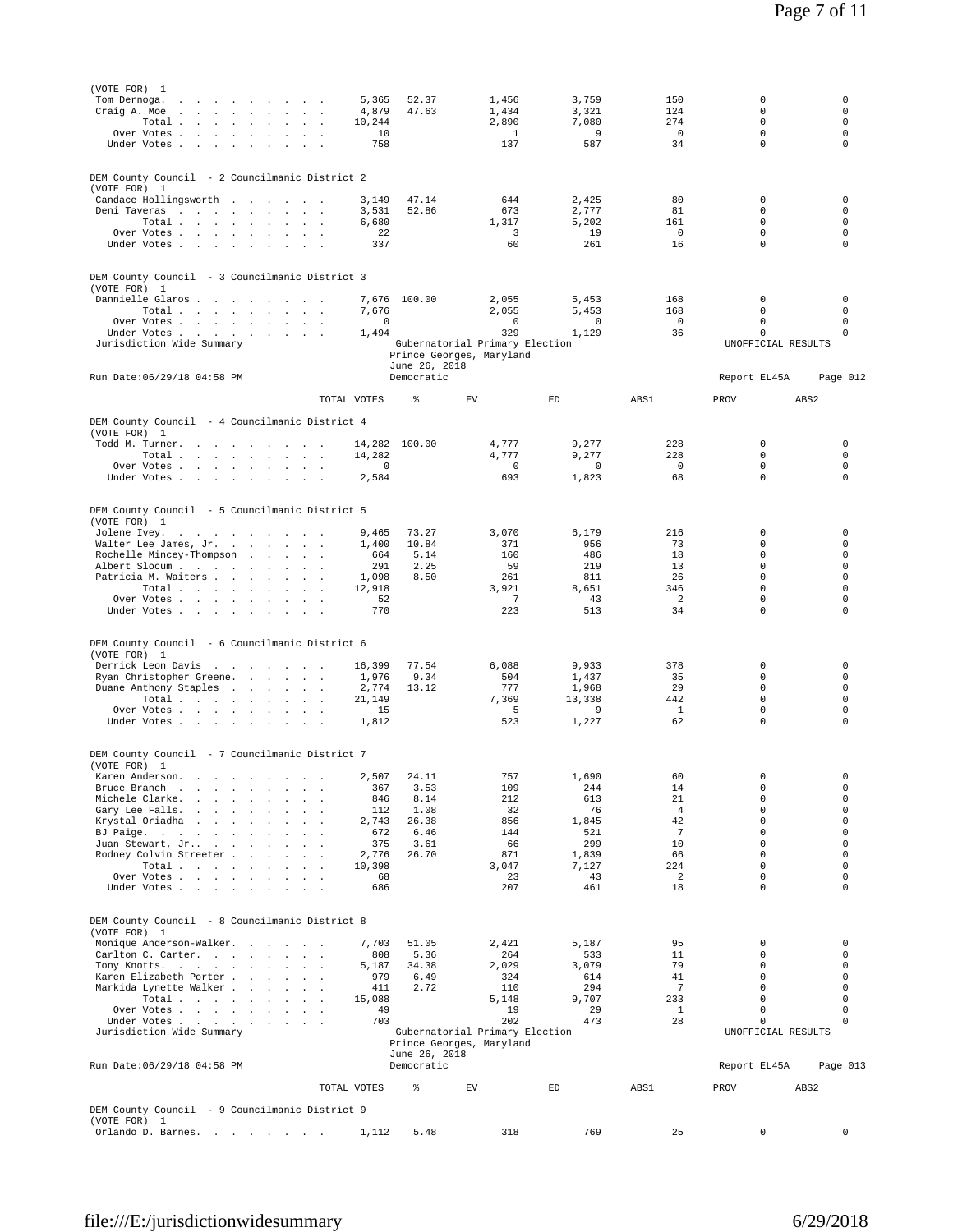| Tanya J. Brooks<br>$\ddot{\phantom{a}}$<br>and the control of the con-                                                                                                                     | 1,816                                                                               | 8.94           | 471                                      | 1,301                                      | 44                                      | $\circ$                                       | 0                                               |
|--------------------------------------------------------------------------------------------------------------------------------------------------------------------------------------------|-------------------------------------------------------------------------------------|----------------|------------------------------------------|--------------------------------------------|-----------------------------------------|-----------------------------------------------|-------------------------------------------------|
| Tamara Davis Brown<br>$\sim$<br>$\sim$<br>Kevin M. Harris<br>and the company of the company of                                                                                             | 6,970<br>$\mathbf{r}$<br>972<br>$\sim 10^{-1}$<br>÷.                                | 34.32<br>4.79  | 2,439<br>210                             | 4,427<br>742                               | 104<br>20                               | $\circ$<br>$\circ$                            | 0<br>0                                          |
| Sydney Harrison<br>$\sim$<br>$\sim$<br>$\sim$                                                                                                                                              | 7,029                                                                               | 34.61          | 2,391                                    | 4,522                                      | 116                                     | $\circ$                                       | 0                                               |
| Daren L. Hester<br><b>Contract Contract</b><br>$\sim$<br>$\ddot{\phantom{a}}$<br>$\mathbf{r}$<br>$\sim$<br>$\sim$ 10 $\,$                                                                  | 372<br>193<br>$\sim$                                                                | 1.83<br>.95    | 77<br>50                                 | 287<br>137                                 | 8<br>6                                  | $\Omega$<br>$\circ$                           | $\Omega$<br>0                                   |
| Jeffrey JRaz Rascoe .<br><b>Carl Carl</b><br>Rodney C. Taylor<br>$\sim$<br>$\ddot{\phantom{a}}$<br>$\sim$                                                                                  | $\sim$<br>1,845<br>$\mathbf{r}$<br>$\overline{\phantom{a}}$                         | 9.08           | 589                                      | 1,220                                      | 36                                      | $\circ$                                       | 0                                               |
| Total.<br>the company of the company of the                                                                                                                                                | 20,309                                                                              |                | 6,545                                    | 13,405                                     | 359                                     | $\circ$                                       | $\mathbf 0$                                     |
| Over Votes<br>Under Votes                                                                                                                                                                  | 109<br>$\sim$<br>907<br>$\cdot$ .                                                   |                | 32<br>219                                | 74<br>637                                  | 3<br>51                                 | $\circ$<br>$\circ$                            | $\mathbf 0$<br>0                                |
|                                                                                                                                                                                            |                                                                                     |                |                                          |                                            |                                         |                                               |                                                 |
| DEM Judge of the Circuit Court Judicial Circuit 7                                                                                                                                          |                                                                                     |                |                                          |                                            |                                         |                                               |                                                 |
| (VOTE FOR) 6                                                                                                                                                                               |                                                                                     |                |                                          |                                            |                                         |                                               |                                                 |
| Tiffany H. Anderson<br>Robin Bright<br>the contract of the contract of the contract of the contract of the contract of the contract of the contract of                                     | 99,831<br>89,011                                                                    | 18.88<br>16.83 | 31,776<br>29,160                         | 66,074<br>57,986                           | 1,981<br>1,865                          | 0<br>$\circ$                                  | 0<br>$\mathbf 0$                                |
| Peter Killough.<br>and a state of the state<br>$\sim$                                                                                                                                      | 82,990                                                                              | 15.69          | 27,615                                   | 53,615                                     | 1,760                                   | $\circ$                                       | $\circ$                                         |
| William Snoddy.<br>and a state of the state of the<br>$\sim 100$ $\mu$<br>Sean D. Wallace                                                                                                  | 82.953<br>$\mathbf{r}$                                                              | 15.69          | 27,637                                   | 53,551                                     | 1,765                                   | $\circ$<br>$\circ$                            | $\mathbf 0$<br>0                                |
| and the company of the company of<br>Judy Lynn Woodall.<br>$\sim$<br><b>Contract Contract Street</b>                                                                                       | 86,278<br>$\sim$<br>$\sim$<br>87,738                                                | 16.32<br>16.59 | 28,427<br>28,904                         | 56,038<br>56,953                           | 1,813<br>1,881                          | $\circ$                                       | 0                                               |
| Total                                                                                                                                                                                      | 528,801                                                                             |                | 173,519                                  | 344,217                                    | 11,065                                  | $\Omega$                                      | $\Omega$                                        |
| Over Votes<br>Under Votes                                                                                                                                                                  | $\circ$<br>$\sim$<br>245,919<br>$\sim$                                              |                | $\mathbf 0$<br>64,993                    | $\mathbf 0$                                | $\mathbf 0$                             | $\circ$<br>$\circ$                            | 0<br>0                                          |
| <b>Sales Advised Service</b>                                                                                                                                                               | $\sim$                                                                              |                |                                          | 175,245                                    | 5,681                                   |                                               |                                                 |
|                                                                                                                                                                                            |                                                                                     |                |                                          |                                            |                                         |                                               |                                                 |
| DEM State's Attorney<br>(VOTE FOR) 1                                                                                                                                                       |                                                                                     |                |                                          |                                            |                                         |                                               |                                                 |
| Aisha Braveboy.<br>designed to the control of the state of                                                                                                                                 | 76,354                                                                              | 62.82          | 24,081                                   | 50,792                                     | 1,481                                   | 0                                             | 0                                               |
| D. Michael Lyles                                                                                                                                                                           | 12,294<br>$\sim$                                                                    | 10.11<br>27.06 | 3,611<br>10,256                          | 8,379<br>21,922                            | 304<br>717                              | $\circ$<br>$\circ$                            | $\circ$<br>$\circ$                              |
| Victor Ramirez.<br>Total<br><b>Contract Contract</b><br>$\sim$<br>$\sim$                                                                                                                   | 32,895<br>$\sim$ $\sim$<br>121,543<br>$\mathbf{r}$                                  |                | 37,948                                   | 81,093                                     | 2,502                                   | $\circ$                                       | $\mathbf 0$                                     |
| Over Votes                                                                                                                                                                                 | 98                                                                                  |                | 44                                       | 52                                         | $\overline{2}$                          | $\circ$                                       | $\circ$                                         |
| Under Votes<br>$\sim$ $\sim$<br>$\sim$<br>$\mathbf{r}$                                                                                                                                     | 7,479                                                                               |                | 1,760                                    | 5,432                                      | 287                                     | $\circ$                                       | $\mathbf 0$                                     |
|                                                                                                                                                                                            |                                                                                     |                |                                          |                                            |                                         |                                               |                                                 |
| DEM Clerk Circuit Court<br>(VOTE FOR) 1                                                                                                                                                    |                                                                                     |                |                                          |                                            |                                         |                                               |                                                 |
| Mahasin El Amin.<br>and the state of the state of the state of                                                                                                                             | 38,708                                                                              | 34.32          | 13,412                                   | 24,384                                     | 912                                     | $\mathsf 0$                                   | $\mathbf 0$                                     |
| Adrion Jackson Howell<br>and the company of the state                                                                                                                                      | 13,517                                                                              | 11.98          | 4,209                                    | 9,112                                      | 196                                     | $\circ$                                       | 0                                               |
| Adrian Orlando Mason.<br>the contract of the contract of                                                                                                                                   | 8,128                                                                               | 7.21           | 2.094                                    | 5,911                                      | 123                                     | $\circ$<br>$\circ$                            | $\mathbf 0$<br>0                                |
| Gloria McClam-Magruder.<br><b>Sales Controllers</b><br>Bonita Maria Rabalais                                                                                                               | 11,115<br>6,755                                                                     | 9.85<br>5.99   | 3,008<br>1,730                           | 7,870<br>4,887                             | 237<br>138                              | $\Omega$                                      | $\Omega$                                        |
| Denise Roberts.                                                                                                                                                                            | 34,571<br>$\sim 10^{-1}$<br>$\sim$                                                  | 30.65          | 10,927                                   | 22,963                                     | 681                                     | $\circ$                                       | 0                                               |
| Total<br>$\sim$ $\sim$                                                                                                                                                                     | 112,794                                                                             |                | 35,380                                   | 75,127                                     | 2,287                                   | $\circ$                                       | $\mathbf 0$<br>$\mathbf 0$                      |
| Over Votes<br>Under Votes                                                                                                                                                                  | 212<br>16,114<br>$\overline{\phantom{a}}$                                           |                | 74<br>4,298                              | 131<br>11,319                              | $7\phantom{.0}$<br>497                  | $\circ$<br>$\circ$                            | 0                                               |
|                                                                                                                                                                                            |                                                                                     |                |                                          |                                            |                                         |                                               |                                                 |
| DEM Register of Wills<br>(VOTE FOR) 1<br>Toyin Fasakin<br>Cereta A. Lee<br>Total.<br>Over Votes<br>Under Votes<br>$\mathbf{z} = \left( \mathbf{z} \right) \left( \mathbf{z} \right)$ , and | 29,780<br>$\sim$<br>81,793<br>$\sim$<br>$\sim$<br>111,573<br>23<br>17,524<br>$\sim$ | 26.69<br>73.31 | 7,944<br>27,402<br>35,346<br>10<br>4,396 | 21,316<br>52,597<br>73,913<br>13<br>12,651 | 520<br>1,794<br>2,314<br>$\circ$<br>477 | 0<br>$\circ$<br>$\circ$<br>$\circ$<br>$\circ$ | 0<br>$\circ$<br>$\mathbf 0$<br>$\mathsf 0$<br>0 |
| Jurisdiction Wide Summary                                                                                                                                                                  |                                                                                     |                | Gubernatorial Primary Election           |                                            |                                         | UNOFFICIAL RESULTS                            |                                                 |
|                                                                                                                                                                                            |                                                                                     | June 26, 2018  | Prince Georges, Maryland                 |                                            |                                         |                                               |                                                 |
| Run Date: 06/29/18 04:58 PM                                                                                                                                                                |                                                                                     | Democratic     |                                          |                                            |                                         | Report EL45A                                  | Page 014                                        |
|                                                                                                                                                                                            | TOTAL VOTES                                                                         | ⊱              | ${\rm EV}$                               | ED                                         | ABS1                                    | PROV                                          | ABS <sub>2</sub>                                |
| DEM Judge Orphans Court                                                                                                                                                                    |                                                                                     |                |                                          |                                            |                                         |                                               |                                                 |
| (VOTE FOR) 3                                                                                                                                                                               |                                                                                     |                |                                          |                                            |                                         |                                               |                                                 |
| Wendy Alise Cartwright                                                                                                                                                                     | 87,577                                                                              | 32.85          | 28,453                                   | 57,269                                     | 1,855                                   | 0<br>$\circ$                                  | 0<br>$\mathbf 0$                                |
| Athena Malloy Groves.<br>Vicky L. Ivory-Orem                                                                                                                                               | 74,910<br>66,733                                                                    | 28.10<br>25.03 | 24,426<br>22,540                         | 48,907<br>42,670                           | 1,577<br>1,523                          | $\circ$                                       | $\mathbf 0$                                     |
| Julius Terrell.                                                                                                                                                                            | 37.392                                                                              | 14.02          | 11,778                                   | 24,879                                     | 735                                     | $\circ$                                       | $\mathbf 0$                                     |
| Total<br>Over Votes                                                                                                                                                                        | 266,612<br>567                                                                      |                | 87,197<br>240                            | 173,725<br>300                             | 5,690<br>27                             | $\circ$<br>$\mathsf O$                        | $\mathbf 0$<br>$\circ$                          |
| Under Votes                                                                                                                                                                                | 120,181<br>$\sim$ $\sim$                                                            |                | 31,819                                   | 85,706                                     | 2,656                                   | $\Omega$                                      | $\Omega$                                        |
|                                                                                                                                                                                            |                                                                                     |                |                                          |                                            |                                         |                                               |                                                 |
| DEM Sheriff                                                                                                                                                                                |                                                                                     |                |                                          |                                            |                                         |                                               |                                                 |
| (VOTE FOR) 1                                                                                                                                                                               |                                                                                     |                |                                          |                                            |                                         |                                               |                                                 |
| Anthony Ayers.<br>the contract of the contract of the<br>Dave Grogan.<br>the contract of the contract of the contract of the contract of the contract of the contract of the contract of   | 20,143<br>8,865                                                                     | 16.97<br>7.47  | 5,205<br>2,632                           | 14,586<br>6,082                            | 352<br>151                              | $\circ$<br>$\circ$                            | 0<br>$\circ$                                    |
| Melvin C. High.<br>and a strategic and a strategic                                                                                                                                         | 62,047<br>$\sim$                                                                    | 52.28          | 21,637                                   | 38,959                                     | 1,451                                   | $\circ$                                       | $\mathbf 0$                                     |
| Sylvester E. Jones, Sr<br>and the company of the company of                                                                                                                                | 8,724<br>$\sim 10^{-1}$<br>$\sim$                                                   | 7.35           | 2,324                                    | 6,236                                      | 164                                     | $\Omega$<br>$\circ$                           | $\Omega$<br>$\mathbf 0$                         |
| Percy Reeder, Sr<br>Kendal Wade.<br>the contract of the contract<br>$\sim$<br>$\ddot{\phantom{a}}$<br>$\sim$                                                                               | 1,689<br>17,214<br>$\mathcal{L}^{\mathcal{L}}$<br>$\overline{\phantom{a}}$          | 1.42<br>14.50  | 352<br>5,376                             | 1,304<br>11,566                            | 33<br>272                               | $\circ$                                       | $\circ$                                         |
| Total                                                                                                                                                                                      | 118,682<br>$\sim$ $\sim$                                                            |                | 37,526                                   | 78,733                                     | 2,423                                   | $\circ$                                       | $\mathbf 0$                                     |
| Over Votes<br>$\sim$                                                                                                                                                                       | 157                                                                                 |                | 39                                       | 114                                        | $\overline{4}$                          | $\circ$                                       | $\mathbf 0$                                     |
| Under Votes                                                                                                                                                                                | 10,281                                                                              |                | 2,187                                    | 7,730                                      | 364                                     | $\circ$                                       | $\mathbf 0$                                     |
|                                                                                                                                                                                            |                                                                                     |                |                                          |                                            |                                         |                                               |                                                 |
| DEM Cent Comm at Lg - 21<br>(VOTE FOR) 1                                                                                                                                                   |                                                                                     |                |                                          |                                            |                                         |                                               |                                                 |
| Michelle Garcia<br>the contract of the contract of the contract of the contract of the contract of the contract of the contract of                                                         | 75,717                                                                              | 72.60          | 23,613                                   | 50,580                                     | 1,524                                   | $\circ$                                       | 0                                               |
| Riley Scott Williams.<br>and the contract of the state of the state of<br>Total                                                                                                            | 28,581<br>104,298                                                                   | 27.40          | 8,487<br>32,100                          | 19,592<br>70,172                           | 502<br>2,026                            | $\circ$<br>$\circ$                            | $\mathbf 0$<br>$\mathsf 0$                      |
| Over Votes<br>and a strategic control of the<br>$\sim$<br>Under Votes                                                                                                                      | 51<br>$\sim$<br>24,771<br><b>Contract Contract</b>                                  |                | 14<br>7,638                              | 34<br>16,371                               | 3<br>762                                | $\circ$<br>$\circ$                            | 0<br>$\mathbf 0$                                |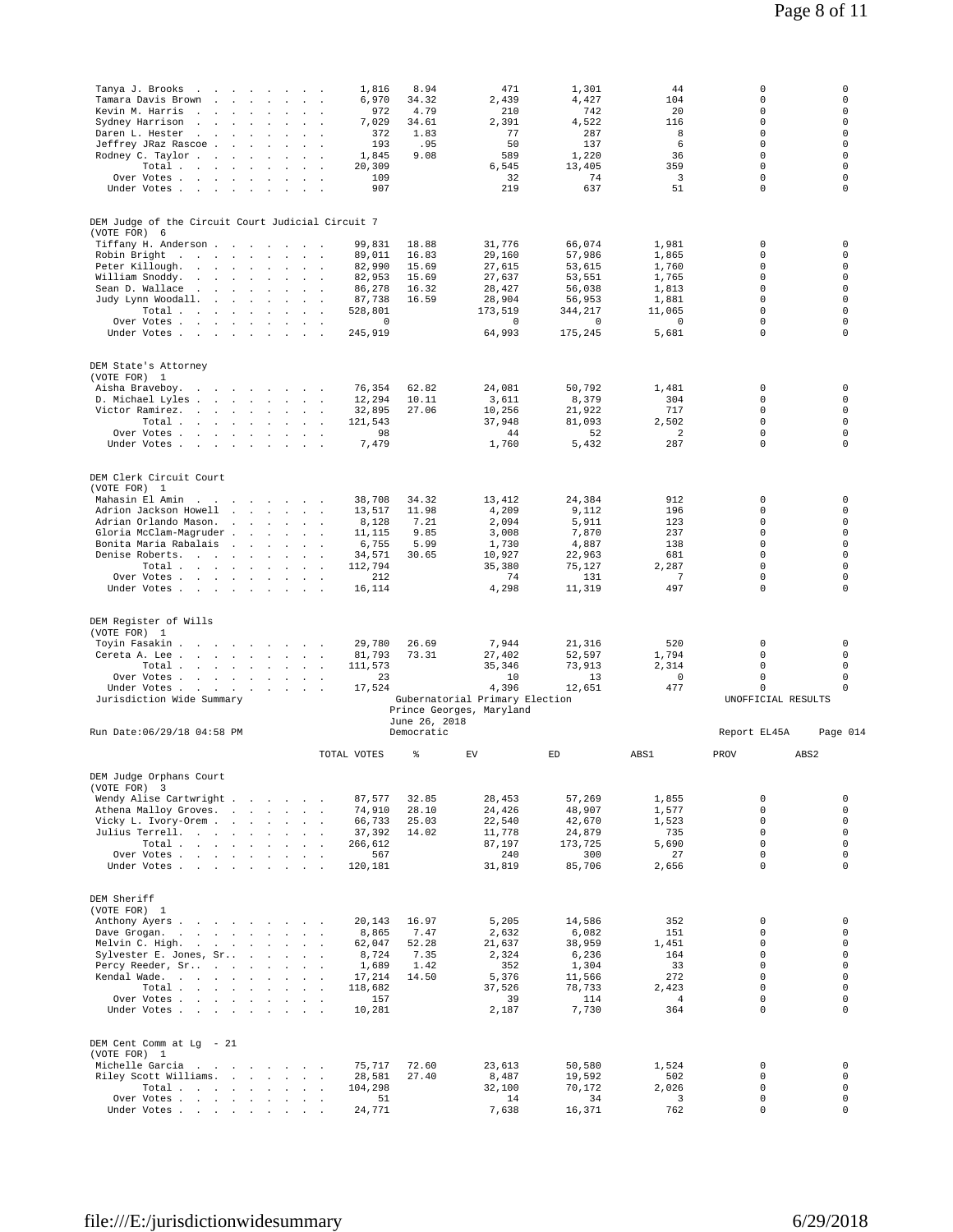| DEM Cent Comm at Lg - 22<br>(VOTE FOR) 1                                                                                                              |                                    |                                                            |                            |                       |                            |                            |
|-------------------------------------------------------------------------------------------------------------------------------------------------------|------------------------------------|------------------------------------------------------------|----------------------------|-----------------------|----------------------------|----------------------------|
| Danny Schaible.                                                                                                                                       | 97,456 100.00                      | 30,223                                                     | 65,332                     | 1,901                 | 0                          | 0                          |
| Total $\cdots$ $\cdots$ $\cdots$<br>Over Votes<br>$\sim$                                                                                              | 97,456<br>$\mathbb O$              | 30,223<br>0                                                | 65,332<br>0                | 1,901<br>0            | 0<br>0                     | $\mathbf 0$<br>$\mathbf 0$ |
| Under Votes                                                                                                                                           | 31,664                             | 9,529                                                      | 21,245                     | 890                   | 0                          | $\mathbf 0$                |
|                                                                                                                                                       |                                    |                                                            |                            |                       |                            |                            |
| DEM Cent Comm at Lg - 23                                                                                                                              |                                    |                                                            |                            |                       |                            |                            |
| (VOTE FOR) 1<br>Willow Emerson.                                                                                                                       | 26,373<br>25.28                    | 7,256                                                      | 18,677                     | 440                   | 0                          | 0                          |
| Cheryl Landis                                                                                                                                         | 74.72<br>77,965                    | 25,171                                                     | 51,224                     | 1,570                 | $\mathbf 0$<br>$\mathbf 0$ | $\mathbf 0$<br>$\mathbf 0$ |
| Total<br>Over Votes                                                                                                                                   | 104,338<br>41                      | 32,427<br>16                                               | 69,901<br>24               | 2,010<br>1            | 0                          | $\mathbf 0$                |
| Under Votes                                                                                                                                           | 24,741                             | 7,309                                                      | 16,652                     | 780                   | $\mathbf 0$                | $\mathbf 0$                |
|                                                                                                                                                       |                                    |                                                            |                            |                       |                            |                            |
| DEM Cent Comm at Lg - 24<br>(VOTE FOR) 1                                                                                                              |                                    |                                                            |                            |                       |                            |                            |
| Derrick L. Coley                                                                                                                                      | 33.29<br>34,689                    | 10,468                                                     | 23,701                     | 520                   | 0                          | 0                          |
| Chris Stevenson<br>Pat Thornton<br><b>Contract Contract</b><br>$\sim$<br>$\sim$                                                                       | 28.90<br>30,115<br>21,559<br>20.69 | 10,099<br>6,618                                            | 19,280<br>14,520           | 736<br>421            | $\mathbf 0$<br>0           | 0<br>0                     |
| Donjuan "DJ" Williams<br>and the contract of the state of the                                                                                         | 17.13<br>17,852                    | 5,028                                                      | 12,463                     | 361                   | $\mathbf 0$                | $\mathbf 0$                |
| Total<br>Over Votes                                                                                                                                   | 104,215<br>148                     | 32,213<br>48                                               | 69,964<br>98               | 2,038<br>2            | $\mathbf 0$<br>0           | $\mathbf 0$<br>$\mathbf 0$ |
| Under Votes<br>the contract of the contract<br>$\ddot{\phantom{0}}$                                                                                   | 24,757                             | 7,491                                                      | 16,515                     | 751                   | 0                          | 0                          |
| Jurisdiction Wide Summary                                                                                                                             |                                    | Gubernatorial Primary Election<br>Prince Georges, Maryland |                            |                       | UNOFFICIAL RESULTS         |                            |
| Run Date: 06/29/18 04:58 PM                                                                                                                           | Democratic                         | June 26, 2018                                              |                            |                       | Report EL45A               | Page 015                   |
|                                                                                                                                                       |                                    |                                                            |                            |                       |                            |                            |
|                                                                                                                                                       | TOTAL VOTES<br>%                   | EV                                                         | $\mathop{\rm ED}\nolimits$ | ABS1                  | PROV                       | ABS <sub>2</sub>           |
| DEM Cent Comm at Lg - 25                                                                                                                              |                                    |                                                            |                            |                       |                            |                            |
| (VOTE FOR) 1<br>Sherma Jack Brisseau.                                                                                                                 | 49,013<br>48.41                    | 15,279                                                     | 32,749                     | 985                   | 0                          | 0                          |
| Kent Roberson<br>$\sim$<br>$\overline{\phantom{a}}$                                                                                                   | 51.59<br>52,231                    | 15,893                                                     | 35,371                     | 967                   | 0<br>$\Omega$              | $\mathbf 0$<br>$\Omega$    |
| Total<br>Over Votes                                                                                                                                   | 101,244<br>24                      | 31,172<br>8                                                | 68,120<br>15               | 1,952<br><sup>1</sup> | 0                          | $\mathbf 0$                |
| Under Votes                                                                                                                                           | 27,852                             | 8,572                                                      | 18,442                     | 838                   | $\mathbf 0$                | 0                          |
|                                                                                                                                                       |                                    |                                                            |                            |                       |                            |                            |
| DEM Cent Comm at Lg - 26<br>(VOTE FOR) 1                                                                                                              |                                    |                                                            |                            |                       |                            |                            |
| Cynthia Lee Collins                                                                                                                                   | 28.68<br>29,790                    | 9,124                                                      | 20,095                     | 571                   | 0                          | 0                          |
| Angela R. Jones<br>Ladel Lewis.                                                                                                                       | 48.89<br>50,784<br>5,958           | 15,795<br>5.74<br>1,772                                    | 34,020<br>4,015            | 969<br>171            | $\mathbf 0$<br>$\mathbf 0$ | $\mathbf 0$<br>0           |
| Nathaniel L. Wallace.<br><b>Contract Contract</b><br>$\cdot$                                                                                          | 17,343<br>16.70                    | 5,205                                                      | 11,830                     | 308                   | $\mathbf 0$                | 0                          |
| Total $\cdots$ $\cdots$ $\cdots$<br>Over Votes                                                                                                        | 103,875<br>236                     | 31,896<br>68                                               | 69,960<br>163              | 2,019<br>5            | 0<br>0                     | $\mathbf 0$<br>$\mathbf 0$ |
| Under Votes                                                                                                                                           | 25,009                             | 7,788                                                      | 16,454                     | 767                   | $\mathbf 0$                | 0                          |
|                                                                                                                                                       |                                    |                                                            |                            |                       |                            |                            |
| DEM Cent Comm at Lg - 27<br>(VOTE FOR) 1                                                                                                              |                                    |                                                            |                            |                       |                            |                            |
| John D.B. Carr.                                                                                                                                       | 97,752 100.00                      | 30,174                                                     | 65,673                     | 1,905                 | 0                          | 0                          |
| Total<br>Over Votes<br>$\sim 10^{-1}$<br>$\sim$                                                                                                       | 97,752<br>$\circ$                  | 30,174<br>$\mathbb O$                                      | 65,673<br>$\mathsf 0$      | 1,905<br>$\mathbb O$  | 0<br>0                     | 0<br>$\mathsf 0$           |
| Under Votes                                                                                                                                           | 31,368                             | 9,578                                                      | 20,904                     | 886                   | $\mathbf 0$                | $\mathbf 0$                |
|                                                                                                                                                       |                                    |                                                            |                            |                       |                            |                            |
| DEM Cent Comm at Lg - 47<br>(VOTE FOR) 1                                                                                                              |                                    |                                                            |                            |                       |                            |                            |
| Donnie T. Arrington, Sr.<br><b>Carl Adams</b><br>$\sim$                                                                                               | 98,277 100.00                      | 30,349                                                     | 66,010                     | 1,918                 | 0                          | 0                          |
| Total<br>Over Votes                                                                                                                                   | 98,277<br>0                        | 30,349<br>$\mathbb O$                                      | 66,010<br>$\mathbf 0$      | 1,918<br>$\mathsf 0$  | 0<br>$\mathbf 0$           | $\mathbf 0$<br>$\mathbf 0$ |
| Under Votes                                                                                                                                           | 30,843                             | 9,403                                                      | 20,567                     | 873                   | $\Omega$                   | $\Omega$                   |
|                                                                                                                                                       |                                    |                                                            |                            |                       |                            |                            |
| DEM Cent Comm - 21 Legislative District 21<br>(VOTE FOR)<br>$\overline{2}$                                                                            |                                    |                                                            |                            |                       |                            |                            |
| Daniel Alpert                                                                                                                                         | 981                                | 6.97<br>240                                                | 697                        | 44                    | 0                          | $\mathbf 0$                |
| Linda T. Diasgranados<br>Cliff Green.                                                                                                                 | 33.74<br>4,750<br>11.32<br>1,593   | 1,422<br>332                                               | 3,187<br>1,208             | 141<br>53             | 0<br>$\mathbf 0$           | $\mathbf 0$<br>$\mathbf 0$ |
| Brian K. McDaniel.<br>the contract of the contract of                                                                                                 | 25.27<br>3,557                     | 1,135                                                      | 2,306                      | 116                   | $\Omega$                   | $\Omega$                   |
| Denise C. Mitchell<br>Total                                                                                                                           | 22.71<br>3,197<br>14,078           | 868<br>3,997                                               | 2,246<br>9,644             | 83<br>437             | 0<br>$\mathbf 0$           | $\mathbf 0$<br>$\mathbf 0$ |
| Over Votes                                                                                                                                            | 30                                 | 6                                                          | 24                         | $\mathsf 0$           | $\mathbf 0$                | $\mathbf 0$                |
| Under Votes                                                                                                                                           | 5,526                              | 1,429                                                      | 3,908                      | 189                   | $\Omega$                   | $\Omega$                   |
|                                                                                                                                                       |                                    |                                                            |                            |                       |                            |                            |
| DEM Cent Comm - 22 Legislative District 22<br>(VOTE FOR)<br>$\overline{2}$                                                                            |                                    |                                                            |                            |                       |                            |                            |
| Patrick Gallaher<br>$\sim$<br>Stephanie D. Hicks<br><b>Service Control</b><br>$\cdot$<br>$\sim$<br>$\sim$<br>$\sim$                                   | 2,743<br>14.86<br>40.68<br>7,507   | 673<br>1,991                                               | 2,029<br>5,372             | 41<br>144             | 0<br>0                     | 0<br>0                     |
| David Hiles.                                                                                                                                          | 1,679                              | 9.10<br>367                                                | 1,271                      | 41                    | $\Omega$                   | $\Omega$                   |
| Emmett V. Jordan.<br>the contract of the contract of the<br>Richard Schumaker.<br>and a state of the state<br><b>San Adams</b>                        | 5,026<br>27.24<br>1,499            | 1,408<br>8.12<br>365                                       | 3,499<br>1,101             | 119<br>33             | $\Omega$<br>0              | $\mathbf 0$<br>$\mathbf 0$ |
| Total<br>the company of the company of the company of                                                                                                 | 18,454                             | 4,804                                                      | 13,272                     | 378                   | $\mathbf 0$                | $\mathbf 0$                |
| Over Votes .<br>$\ddot{\phantom{a}}$<br>$\sim$<br>$\sim$ $\sim$<br>$\sim$<br>$\ddot{\phantom{a}}$<br>Under Votes .<br>the contract of the contract of | 12<br>9,826                        | $\overline{4}$<br>2,122                                    | 8<br>7,510                 | 0<br>194              | $\mathsf 0$<br>$\mathbf 0$ | $\mathbf 0$<br>$\Omega$    |
| Jurisdiction Wide Summary                                                                                                                             |                                    | Gubernatorial Primary Election                             |                            |                       | UNOFFICIAL RESULTS         |                            |
|                                                                                                                                                       |                                    | Prince Georges, Maryland<br>June 26, 2018                  |                            |                       |                            |                            |
| Run Date: 06/29/18 04:58 PM                                                                                                                           | Democratic                         |                                                            |                            |                       | Report EL45A               | Page 016                   |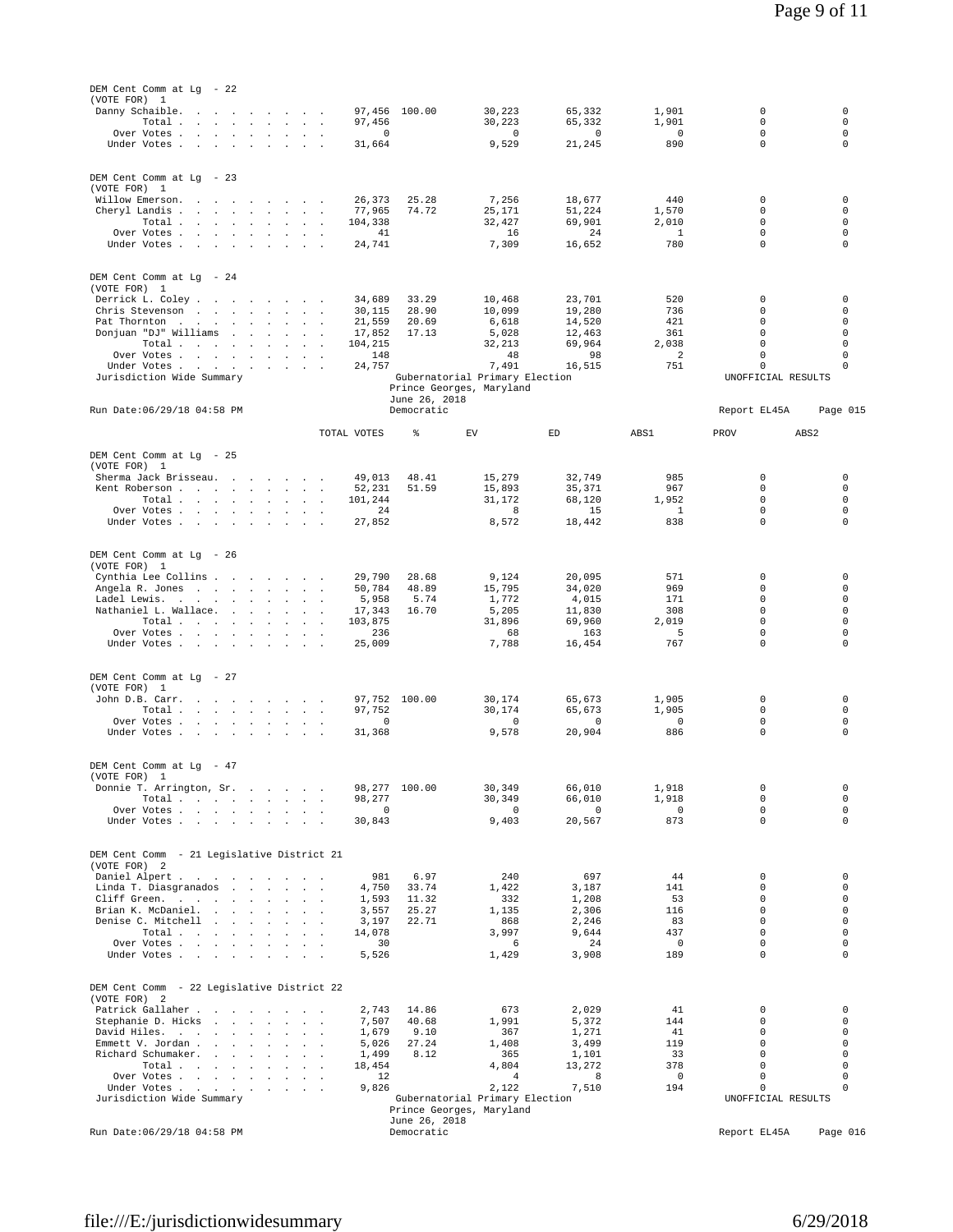|                                                                                                                                                                                                  | TOTAL VOTES                        |                     | %              | EV                             | ED                      | ABS1                  | PROV                           | ABS <sub>2</sub>           |
|--------------------------------------------------------------------------------------------------------------------------------------------------------------------------------------------------|------------------------------------|---------------------|----------------|--------------------------------|-------------------------|-----------------------|--------------------------------|----------------------------|
| DEM Cent Comm - 23A Legislative Subdistrict 23A                                                                                                                                                  |                                    |                     |                |                                |                         |                       |                                |                            |
| (VOTE FOR) 1                                                                                                                                                                                     |                                    |                     |                |                                |                         |                       |                                |                            |
| Vanessa Agbar<br>$\sim$                                                                                                                                                                          | $\sim$ $\sim$                      | 1,932               | 40.99<br>8.19  | 685<br>109                     | 1,208<br>266            | 39<br>11              | $\mathsf 0$<br>$\Omega$        | 0<br>$\Omega$              |
| Lydia Zhemile Daniel.<br><b>Carl Carl</b><br>$\sim$<br>$\mathbf{r}$<br>Monica Roebuck.<br><b>Contract</b>                                                                                        | $\overline{a}$<br>$\sim$           | 386<br>1,365        | 28.96          | 452                            | 889                     | 24                    | $\circ$                        | $\mathbf 0$                |
| Kevin Samuel Thomas.<br>$\sim 100$<br>$\cdot$<br>$\sim$                                                                                                                                          | $\overline{a}$                     | 1,030               | 21.85          | 323                            | 699                     | 8                     | $\circ$                        | $\circ$                    |
| Total<br>$\sim$                                                                                                                                                                                  |                                    | 4,713               |                | 1,569                          | 3,062                   | 82                    | $\circ$                        | $\mathbf 0$                |
| Over Votes.<br>the contract of the state<br>$\sim$<br>$\sim$                                                                                                                                     |                                    | 10<br>1,001         |                | 3<br>300                       | 5<br>675                | $\overline{2}$<br>26  | $\circ$<br>$\circ$             | $\mathbf 0$<br>0           |
| Under Votes<br>$\sim$                                                                                                                                                                            | $\sim$ $\sim$                      |                     |                |                                |                         |                       |                                |                            |
|                                                                                                                                                                                                  |                                    |                     |                |                                |                         |                       |                                |                            |
| DEM Cent Comm - 23B Legislative Subdistrict 23B<br>(VOTE FOR) 1                                                                                                                                  |                                    |                     |                |                                |                         |                       |                                |                            |
| Jocelyn Irene Collins<br>and the company of the company of                                                                                                                                       |                                    | 7.041               | 45.01          | 2.620                          | 4.272                   | 149                   | 0                              | 0                          |
| Ingrid S. Harrison<br>and the state of the state<br>$\sim$                                                                                                                                       |                                    | 7,249               | 46.34          | 2,814                          | 4,332                   | 103                   | $\circ$                        | $\mathbf 0$                |
| Ronald O'Keefe.<br>$\sim$<br>$\sim$<br>$\sim$<br>Total.                                                                                                                                          |                                    | 1,352<br>15,642     | 8.64           | 402<br>5,836                   | 929<br>9,533            | 21<br>273             | $\circ$<br>$\circ$             | $\circ$<br>0               |
| and the contract of the<br>$\ddot{\phantom{a}}$<br>$\Box$<br>Over Votes                                                                                                                          | $\overline{a}$<br>$\mathbf{r}$     | 13                  |                | 8                              | 5                       | 0                     | $\mathsf{O}\xspace$            | 0                          |
| Under Votes.<br>$\sim$<br>$\sim$<br>$\sim$<br>$\sim$<br>$\sim$<br>$\overline{a}$                                                                                                                 |                                    | 2,544               |                | 817                            | 1,651                   | 76                    | $\mathsf{O}\xspace$            | $\mathbf 0$                |
|                                                                                                                                                                                                  |                                    |                     |                |                                |                         |                       |                                |                            |
| DEM Cent Comm<br>- 24 Legislative District 24                                                                                                                                                    |                                    |                     |                |                                |                         |                       |                                |                            |
| (VOTE FOR) 2                                                                                                                                                                                     |                                    |                     |                |                                |                         |                       |                                |                            |
| Sonji Moore Abdullah.<br>Margaret A. Boles.<br>$\sim$<br>$\sim$ 100 $\mu$                                                                                                                        | $\sim$                             | 4,547<br>5,371      | 15.28<br>18.05 | 1,343<br>1,762                 | 3,095<br>3,480          | 109<br>129            | 0<br>$\Omega$                  | 0<br>0                     |
| Matthew Fogg<br>$\sim$ $\sim$                                                                                                                                                                    | $\sim$<br>$\sim$                   | 3,892               | 13.08          | 1,261                          | 2,570                   | 61                    | 0                              | $\mathbf 0$                |
| Faye Martin Howell<br>$\sim 100$ km s $^{-1}$<br>$\ddot{\phantom{a}}$<br>$\ddot{\phantom{a}}$<br>$\mathcal{L}$                                                                                   | $\lambda$                          | 6,131               | 20.60          | 2,143                          | 3.823                   | 165                   | $\circ$                        | 0                          |
| Ryan Middleton.<br>$\sim 100$ $\sim$<br>$\sim$                                                                                                                                                   | $\sim$                             | 4,419               | 14.85          | 1,459                          | 2,829                   | 131                   | $\circ$                        | 0                          |
| Patricia M. Waiters<br>$\sim$ $\sim$<br>$\sim$<br>Total<br>$\ddot{\phantom{a}}$<br>$\mathbf{r}$<br>$\mathbf{r}$                                                                                  | i.<br>$\mathbf{r}$                 | 5,401<br>29.761     | 18.15          | 1,526<br>9,494                 | 3,756<br>19,553         | 119<br>714            | $\circ$<br>0                   | 0<br>0                     |
| Over Votes                                                                                                                                                                                       | $\sim$                             | 72                  |                | 26                             | 40                      | 6                     | $\circ$                        | $\mathbf 0$                |
| Under Votes .<br>$\sim$<br>$\sim$                                                                                                                                                                |                                    | 10,725              |                | 3,180                          | 7,239                   | 306                   | $\mathsf{O}\xspace$            | 0                          |
|                                                                                                                                                                                                  |                                    |                     |                |                                |                         |                       |                                |                            |
| DEM Cent Comm<br>- 25 Legislative District 25                                                                                                                                                    |                                    |                     |                |                                |                         |                       |                                |                            |
| (VOTE FOR)<br>-2<br>Ernest H. Canlas.<br>$\overline{\phantom{a}}$<br>$\sim$<br>$\sim$<br>$\sim$<br>$\sim$                                                                                        |                                    | 4,803               | 16.64          | 1,412                          | 3,310                   | 81                    | $\mathsf 0$                    | 0                          |
| Nova Coston.<br>$\sim$<br>$\lambda$<br>$\blacksquare$<br>$\cdot$<br>$\ddot{\phantom{a}}$<br>$\mathbf{r}$                                                                                         | $\mathbf{r}$                       | 4,930               | 17.08          | 1,426                          | 3,431                   | 73                    | $\circ$                        | 0                          |
| John E. Richardson<br><b>Contract Contract</b><br><b>Contract Contract Street</b>                                                                                                                | $\sim$                             | 7,255               | 25.13          | 2.585                          | 4,527                   | 143                   | $\circ$                        | 0                          |
| Rhonda Wallace.<br>$\sim$<br>$\mathbf{r}$<br>$\ddot{\phantom{a}}$                                                                                                                                |                                    | 11,882              | 41.16          | 3,943                          | 7,719                   | 220<br>517            | $\circ$<br>$\Omega$            | 0<br>$\Omega$              |
| Total.<br>$\sim 100$<br>the control of the con-<br>$\mathbf{r}$<br>Over Votes .<br><b>San Adams Strategies</b><br>$\ddot{\phantom{a}}$<br>$\sim$<br>$\sim$                                       | $\overline{a}$                     | 28,870<br>22        |                | 9,366<br>14                    | 18,987<br>6             | $\overline{a}$        | $\circ$                        | 0                          |
| Under Votes.<br>$\mathbf{r}$<br>$\sim$<br>$\mathbf{r}$<br>$\sim$<br>$\ddot{\phantom{a}}$                                                                                                         | $\lambda$                          | 12,386              |                | 3,768                          | 8,371                   | 247                   | $\circ$                        | 0                          |
| - 26 Legislative District 26<br>DEM Cent Comm<br>(VOTE FOR) 2<br>Antwan C. Brown<br>$\ddot{\phantom{a}}$<br>$\sim$<br>$\overline{\phantom{a}}$<br>Nora E. Carmichael<br><b>Contract Contract</b> | $\sim$ $\sim$ $\sim$               | 11,593<br>10,340    | 40.44<br>36.07 | 4,012<br>3,609                 | 7,419<br>6,546          | 162<br>185            | 0<br>$\Omega$                  | 0<br>0                     |
| John T. Mitchell<br>and the control of the con-                                                                                                                                                  | $\sim$<br>$\sim$                   | 3,310               | 11.55          | 1,139                          | 2,109                   | 62                    | $\circ$                        | 0                          |
| Dennis H. Rowe.<br>$\sim$<br>$\ddot{\phantom{a}}$                                                                                                                                                | $\overline{a}$                     | 3,425               | 11.95          | 1,106                          | 2,268                   | 51                    | $\circ$                        | 0                          |
| Total<br>Over Votes                                                                                                                                                                              |                                    | 28,668<br>28        |                | 9,866<br>12                    | 18,342<br>16            | 460<br>$\mathbb O$    | $\circ$<br>$\mathsf{O}\xspace$ | $\mathbf 0$<br>$\mathbf 0$ |
| $\sim$ $\sim$<br>$\sim$<br>Under Votes .<br>$\mathbf{r}$<br>$\ddot{\phantom{a}}$<br>$\sim$<br>$\ddot{\phantom{a}}$                                                                               | $\sim$                             | 12,408              |                | 4,038                          | 8,096                   | 274                   | $\circ$                        | 0                          |
| Jurisdiction Wide Summary                                                                                                                                                                        |                                    |                     |                | Gubernatorial Primary Election |                         |                       | UNOFFICIAL RESULTS             |                            |
|                                                                                                                                                                                                  |                                    |                     | June 26, 2018  | Prince Georges, Maryland       |                         |                       |                                |                            |
| Run Date: 06/29/18 04:58 PM                                                                                                                                                                      |                                    |                     | Democratic     |                                |                         |                       | Report EL45A                   | Page 017                   |
|                                                                                                                                                                                                  | TOTAL VOTES                        |                     | %              | EV                             | ED                      | ABS1                  | PROV                           | ABS 2                      |
|                                                                                                                                                                                                  |                                    |                     |                |                                |                         |                       |                                |                            |
| DEM Cent Comm - 27A Legislative Subdistrict 27A<br>(VOTE FOR) 1                                                                                                                                  |                                    |                     |                |                                |                         |                       |                                |                            |
| Sydney Harrison                                                                                                                                                                                  |                                    | 3,734               | 73.27          | 1,127                          | 2,539                   | 68                    | $\mathsf{O}\xspace$            | $\mathbb O$                |
| Gloria McClam-Magruder                                                                                                                                                                           |                                    | 1,362               | 26.73          | 408                            | 904                     | 50                    | $\circ$<br>$\circ$             | $\mathbf 0$<br>$\circ$     |
| Total<br>Over Votes                                                                                                                                                                              |                                    | 5,096<br>$^{\circ}$ |                | 1,535<br>$\circ$               | 3,443<br>$\overline{0}$ | 118<br>$\overline{0}$ | $\circ$                        | $\mathbf 0$                |
| Under Votes                                                                                                                                                                                      |                                    | 643                 |                | 187                            | 425                     | 31                    | $\circ$                        | $\mathbf 0$                |
|                                                                                                                                                                                                  |                                    |                     |                |                                |                         |                       |                                |                            |
| DEM Cent Comm - 27B Legislative Subdistrict 27B                                                                                                                                                  |                                    |                     |                |                                |                         |                       |                                |                            |
| (VOTE FOR) 1<br>Jacqueline Steele-McCall                                                                                                                                                         |                                    | 3,026               | 100.00         | 927                            | 2,053                   | 46                    | $\circ$                        | $\mathsf 0$                |
| Total.                                                                                                                                                                                           | $\sim$                             | 3,026               |                | 927                            | 2,053                   | 46                    | $\circ$                        | $\mathsf 0$                |
| Over Votes                                                                                                                                                                                       |                                    | $^{\circ}$          |                | $\overline{0}$                 | $\mathbf 0$             | $\mathbf{0}$          | $\circ$                        | $\circ$                    |
| Under Votes                                                                                                                                                                                      |                                    | 786                 |                | 249                            | 517                     | 20                    | $\circ$                        | $\mathbf 0$                |
| DEM Cent Comm - 47A Legislative Subdistrict 47A<br>(VOTE FOR) 1                                                                                                                                  |                                    |                     |                |                                |                         |                       |                                |                            |
| Dante Bishop<br>the company of the company of the company of<br>Theresa Mitchell Dudley.                                                                                                         |                                    | 1,034<br>2,251      | 15.46<br>33.66 | 225<br>639                     | 778<br>1,560            | 31<br>52              | $\mathsf{O}\xspace$<br>$\circ$ | $\mathsf 0$<br>$\mathbf 0$ |
| Kristen Franklin<br>$\sim$ $\sim$<br>$\sim$                                                                                                                                                      | $\sim$                             | 1,145               | 17.12          | 262                            | 852                     | 31                    | 0                              | $\mathbf 0$                |
| Shanzah Khan                                                                                                                                                                                     |                                    | 655                 | 9.80           | 88                             | 561                     | 6                     | $\circ$                        | $\mathbf 0$                |
| Micah Watson<br>$\sim$<br>and the control of the con-<br>$\sim$<br>$\ddot{\phantom{a}}$                                                                                                          |                                    | 1,602               | 23.96          | 389                            | 1,169                   | 44                    | $\mathsf{O}\xspace$            | $\mathsf 0$                |
| Total<br>Over Votes                                                                                                                                                                              | $\sim$<br>$\overline{\phantom{a}}$ | 6,687<br>12         |                | 1,603<br>1                     | 4,920<br>10             | 164<br>$\mathbf{1}$   | $\circ$<br>$\circ$             | $\mathbf 0$<br>$\mathbf 0$ |
| Under Votes                                                                                                                                                                                      | $\sim$                             | 1,536               |                | 299                            | 1,173                   | 64                    | 0                              | $\mathbf 0$                |
|                                                                                                                                                                                                  |                                    |                     |                |                                |                         |                       |                                |                            |

DEM Cent Comm - 47B Legislative Subdistrict 47B (VOTE FOR) 1